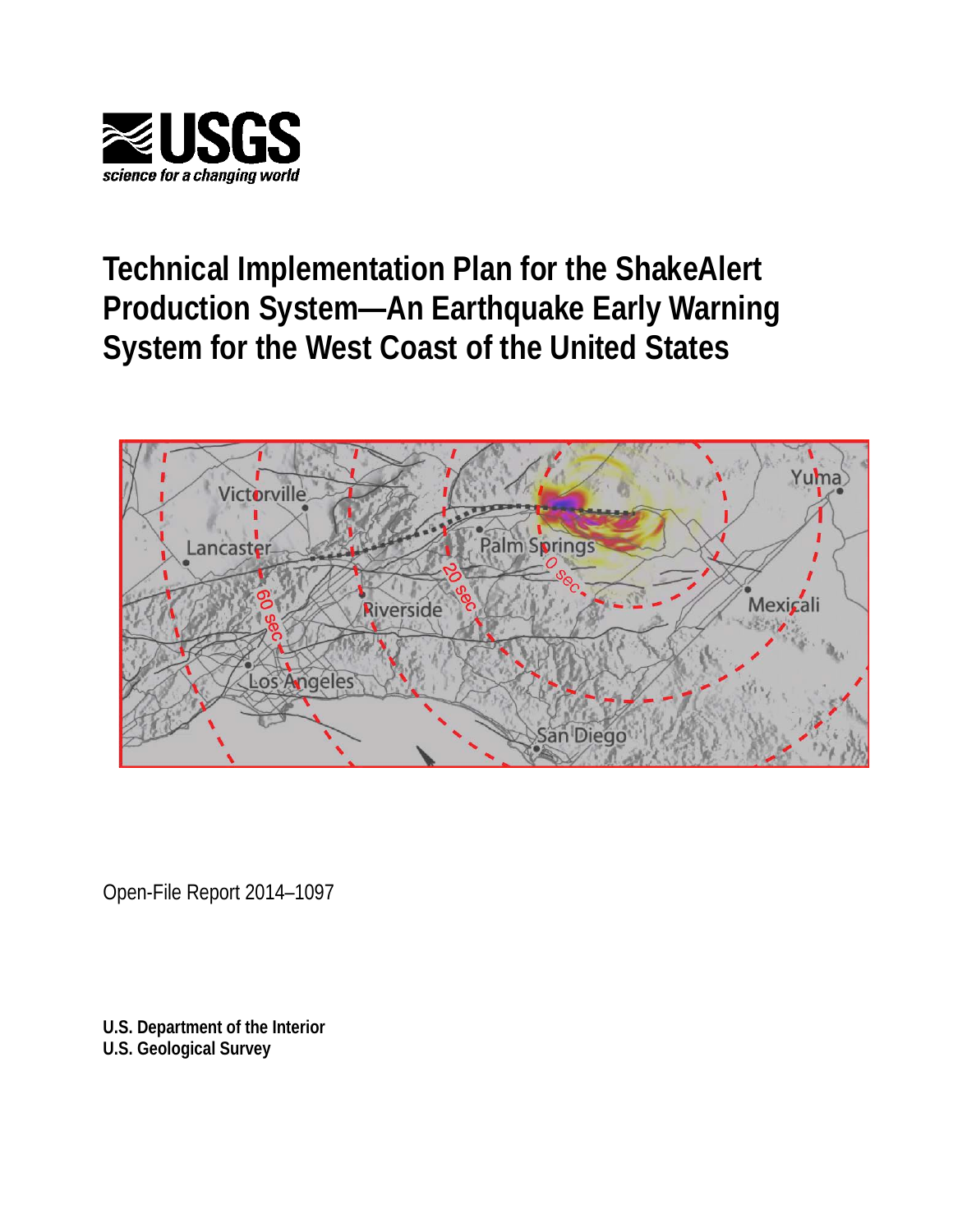COVER IMAGE: Map generated from the ShakeAlert earthquake early warning system showing the initial 10 seconds of an *M*7.8 scenario earthquake on the southern San Andreas Fault. Expected warning times for the scenario earthquake are shown by red dashed lines with warning time labeled. Faults (solid dark-gray lines), length of the scenario rupture (dotted black line), and major cities (black dot with city name labeled) are shown. Purple, red, and yellow colors show instantaneous surface velocity of the earthquake, and this data is modified from the TeraShake simulation (www.scec.org/terashake).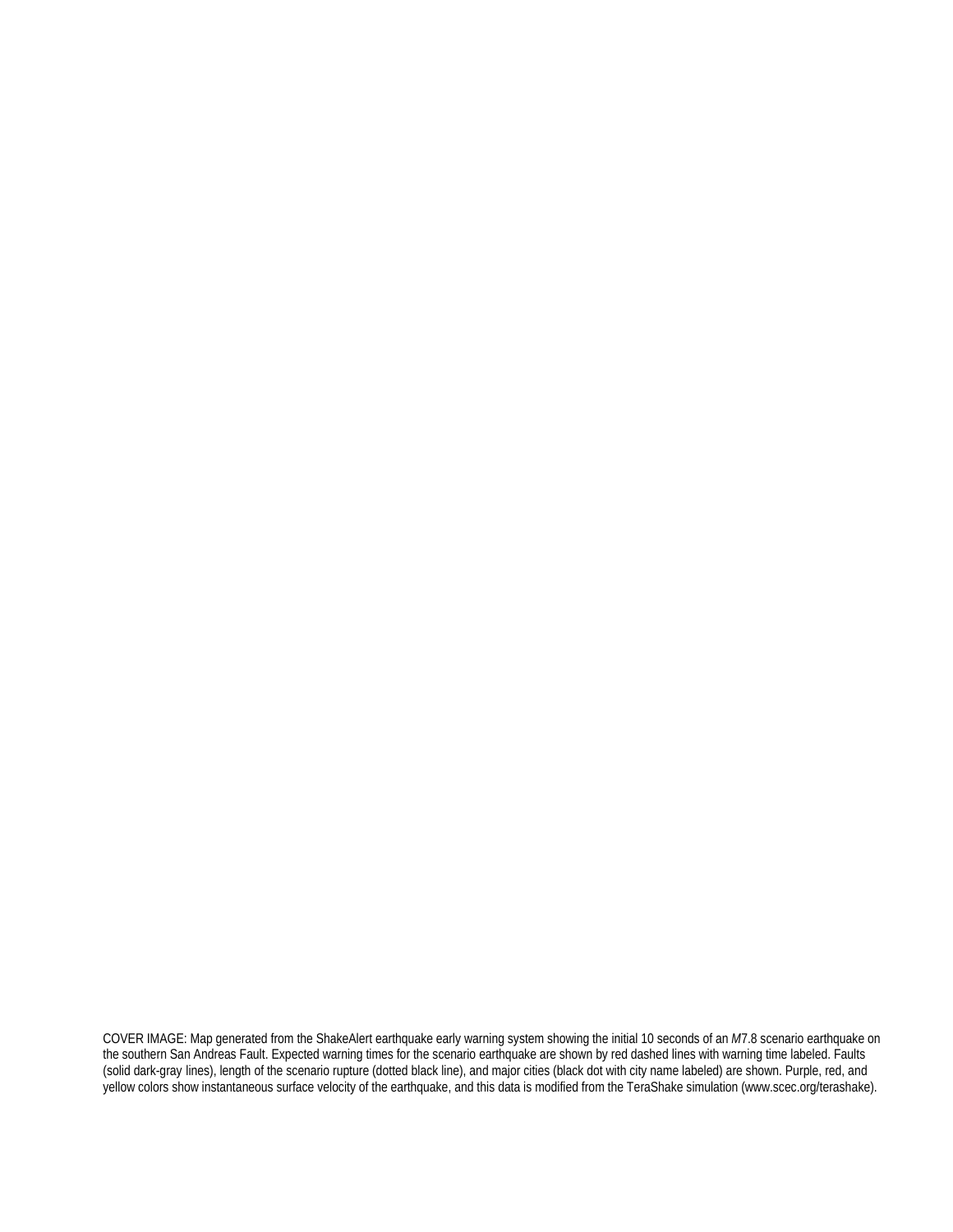# **Technical Implementation Plan for the ShakeAlert Production System—An Earthquake Early Warning System for the West Coast of the United States**

By D.D. Given, E.S. Cochran, T. Heaton, E. Hauksson, R. Allen, P. Hellweg, J. Vidale, and P. Bodin

Open-File Report 2014–1097

**U.S. Department of the Interior U.S. Geological Survey**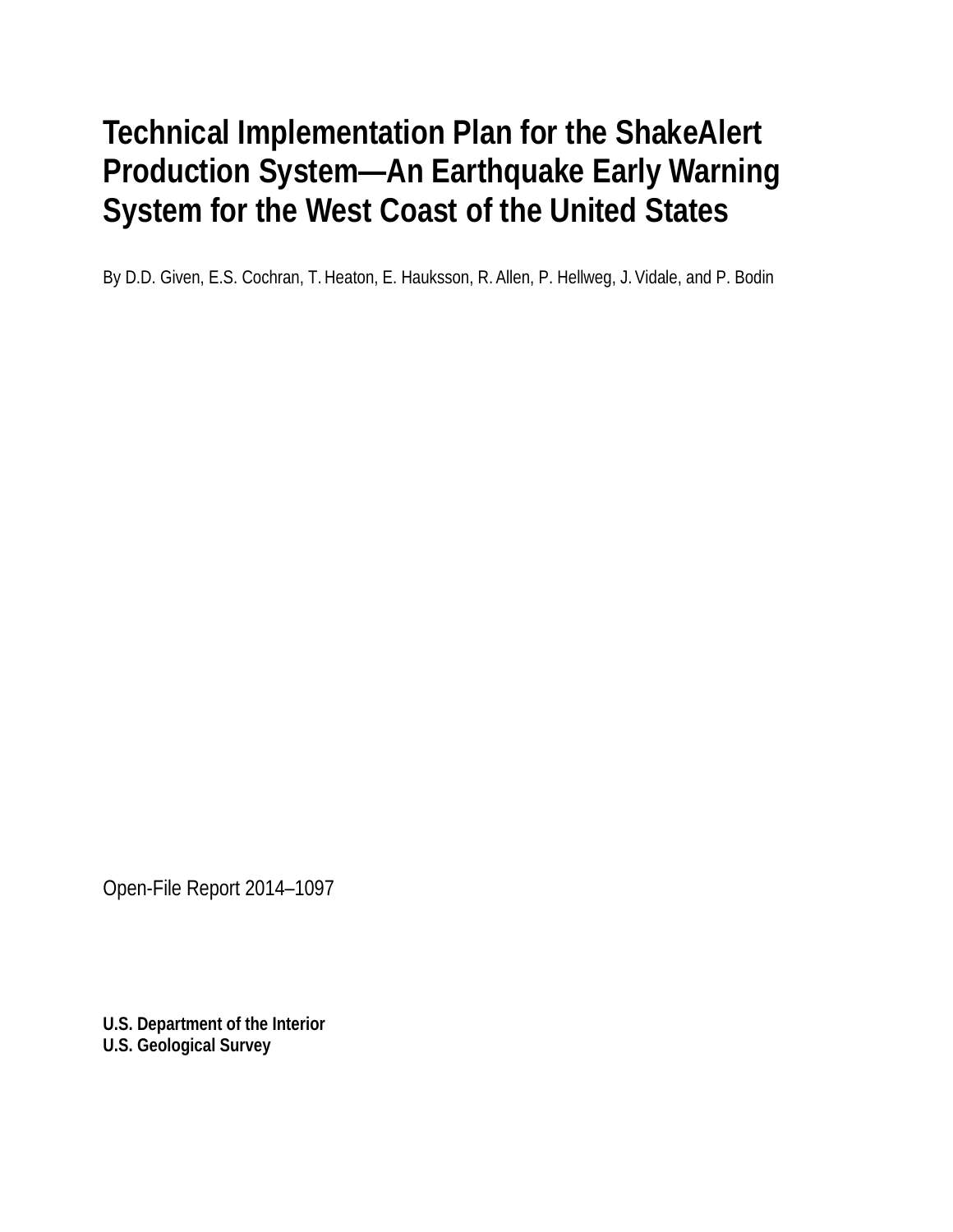## **U.S. Department of the Interior**

SALLY JEWELL, Secretary

## **U.S. Geological Survey**

Suzette M. Kimball, Acting Director

U.S. Geological Survey, Reston, Virginia: 2014

For more information on the USGS—the Federal source for science about the Earth, its natural and living resources, natural hazards, and the environment—visit *http://www.usgs.gov* or call 1–888–ASK–USGS

For an overview of USGS information products, including maps, imagery, and publications, visit *http://www.usgs.gov/pubprod*

To order this and other USGS information products, visit *http://store.usgs.gov*

#### Suggested citation:

Given, D.D., Cochran, E.S., Heaton, T., Hauksson, E., Allen, R., Hellweg, P., Vidale, J., and Bodin, P., 2014, Technical implementation plan for the ShakeAlert production system—An Earthquake Early Warning system for the West Coast of the United States: U.S. Geological Survey Open-File Report 2014–1097, 25 p., *http://dx.doi.org/10.3133/ofr20141097*.

ISSN 2331-1258 (online)

Any use of trade, firm, or product names is for descriptive purposes only and does not imply endorsement by the U.S. Government.

Although this report is in the public domain, permission must be secured from the individual copyright owners to reproduce any copyrighted material contained within this report.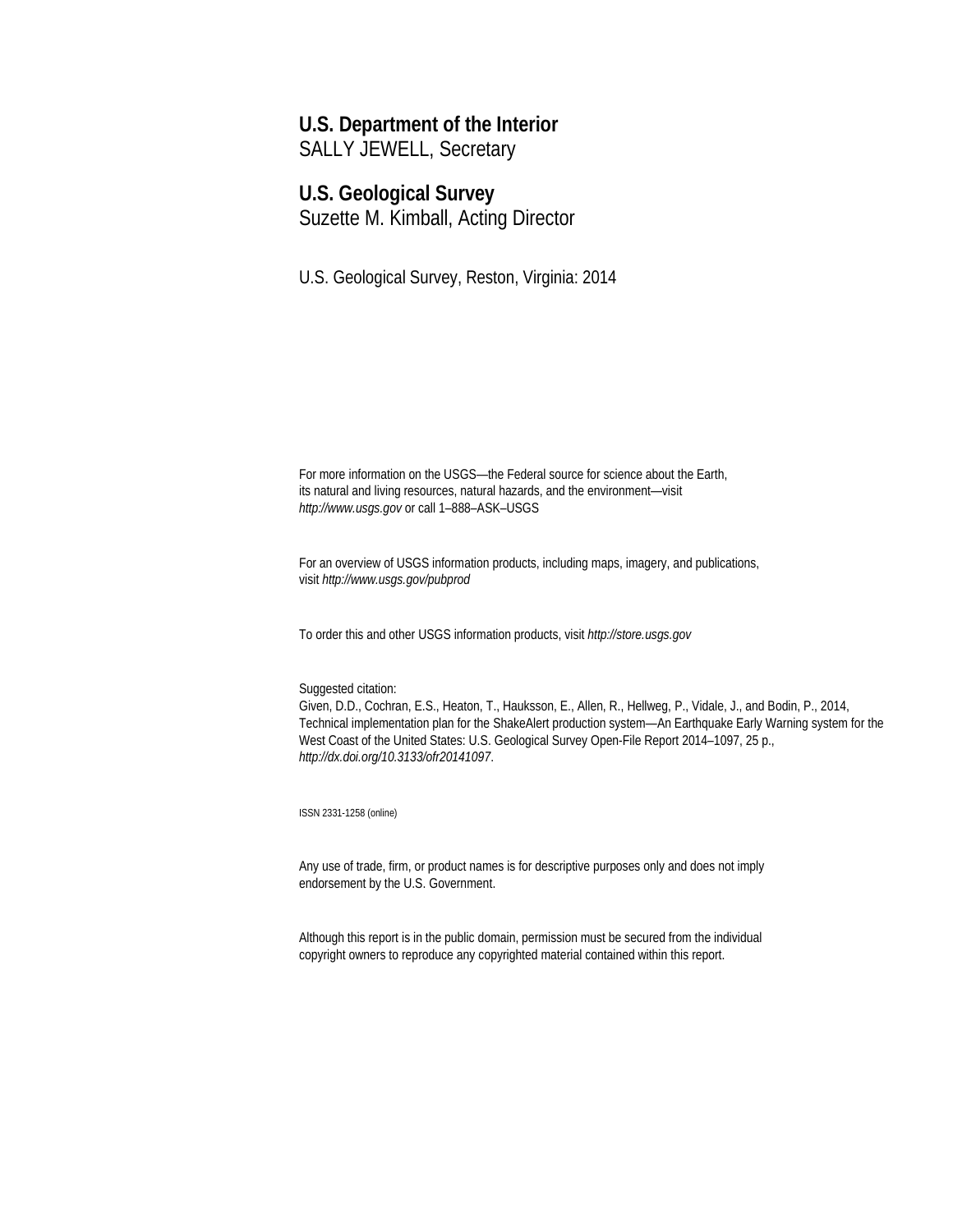# Contents

| Links. |  |
|--------|--|
|        |  |
|        |  |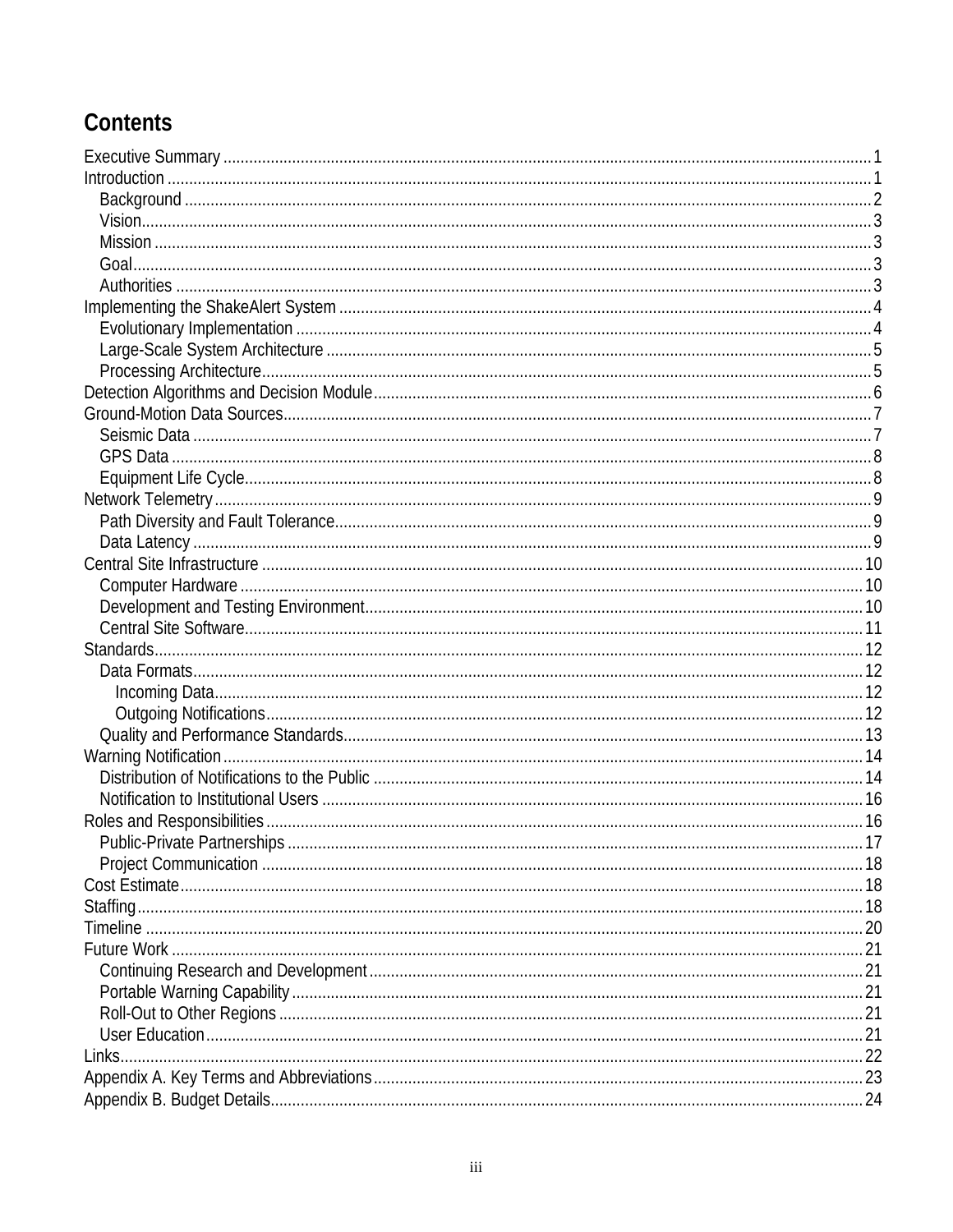# **Figures**

| Figure 1. Schematic, three-dimensional diagram illustrating travel path of Earthquake Early Warning system |  |
|------------------------------------------------------------------------------------------------------------|--|
| Figure 2. National earthquake hazard map of the West Coast, Unites States, showing locations of three ANSS |  |
| Figure 4. Schematic diagram showing interaction of development, staging, and production computer           |  |
|                                                                                                            |  |
| Figure 5. Schematic diagram showing architecture of the IPAWS alert dissemination system 15                |  |
|                                                                                                            |  |

# **Tables**

| New and upgraded seismic and Global Positing System stations needed for West Coast Earthquake         |  |
|-------------------------------------------------------------------------------------------------------|--|
| Table 2. Additional Advanced National Seismic System and ANSS Quake Monitoring System regional center |  |
|                                                                                                       |  |
|                                                                                                       |  |
|                                                                                                       |  |
|                                                                                                       |  |
|                                                                                                       |  |
|                                                                                                       |  |
|                                                                                                       |  |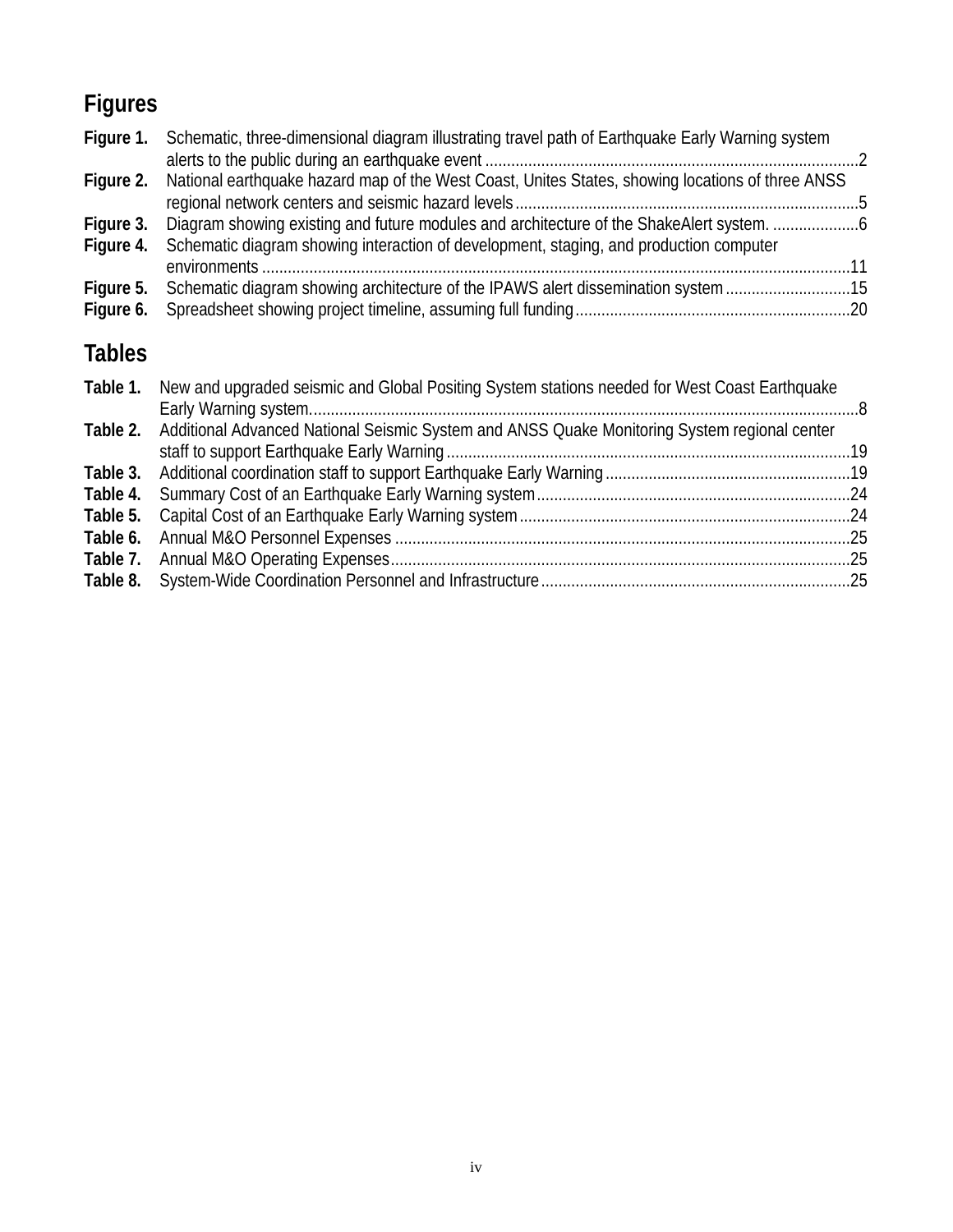# **Technical Implementation Plan for the ShakeAlert Production System—An Earthquake Early Warning System for the West Coast of the United States**

By D.D. Given<sup>1</sup>, E.S. Cochran<sup>1</sup>, T. Heaton<sup>2</sup>, E. Hauksson<sup>2</sup>, R. Allen<sup>3</sup>, P. Hellweg<sup>3</sup>, J. Vidale<sup>4</sup>, and P. Bodin<sup>4</sup>

## **Executive Summary**

Earthquake Early Warning (EEW) systems can provide as much as tens of seconds of warning to people and automated systems before strong shaking arrives. The United States Geological Survey (USGS) and its partners are developing such an EEW system, called ShakeAlert, for the West Coast of the United States. This document describes the technical implementation of that system, which leverages existing stations and infrastructure of the Advanced National Seismic System (ANSS) regional networks to achieve this new capability. While significant progress has been made in developing the ShakeAlert early warning system, improved robustness of each component of the system and additional testing and certification are needed for the system to be reliable enough to issue public alerts. Major components of the system include dense networks of ground motion sensors, telecommunications from those sensors to central processing systems, algorithms for event detection and alert creation, and distribution systems to alert users. Capital investment costs for a West Coast EEW system are projected to be \$38.3M, with additional annual maintenance and operations totaling \$16.1M—in addition to current ANSS expenditures for earthquake monitoring. An EEW system is complementary to, but does not replace, other strategies to mitigate earthquake losses. The system has limitations: false and missed alerts are possible, and the area very near to an earthquake epicenter may receive little or no warning. However, such an EEW system would save lives, reduce injuries and damage, and improve community resilience by reducing longer-term economic losses for both public and private entities.

## **Introduction**

The purpose of this document is to describe what must be done to build a reliable Earthquake Early Warning (EEW) system for the highest-risk areas of the West Coast of the United States (California, Oregon, and Washington). A successful demonstration of this system, called ShakeAlert, has delivered alerts to beta users since January of 2012 for earthquakes occurring in California. This plan calls for continued development of all components of the ShakeAlert system to (1) advance it from its current demonstration mode to an operational prototype or "production system," and (2) expand its area of effectiveness. Initial development of the ShakeAlert system, including algorithm creation and demonstration system design, was funded by the U.S. Geological Survey (USGS) and the Gordon and Betty Moore Foundation.

Some of the steps required to further develop the ShakeAlert system are outlined in USGSapproved, Phase III (2012–2015) project proposals submitted by the following participating groups: California Institute of Technology, University of California at Berkeley, the University of Washington,

 $1$  U.S. Geological Survey

<sup>&</sup>lt;sup>2</sup> California Institute of Technology

<sup>&</sup>lt;sup>3</sup> University of California, Berkeley

<sup>4</sup> University of Washington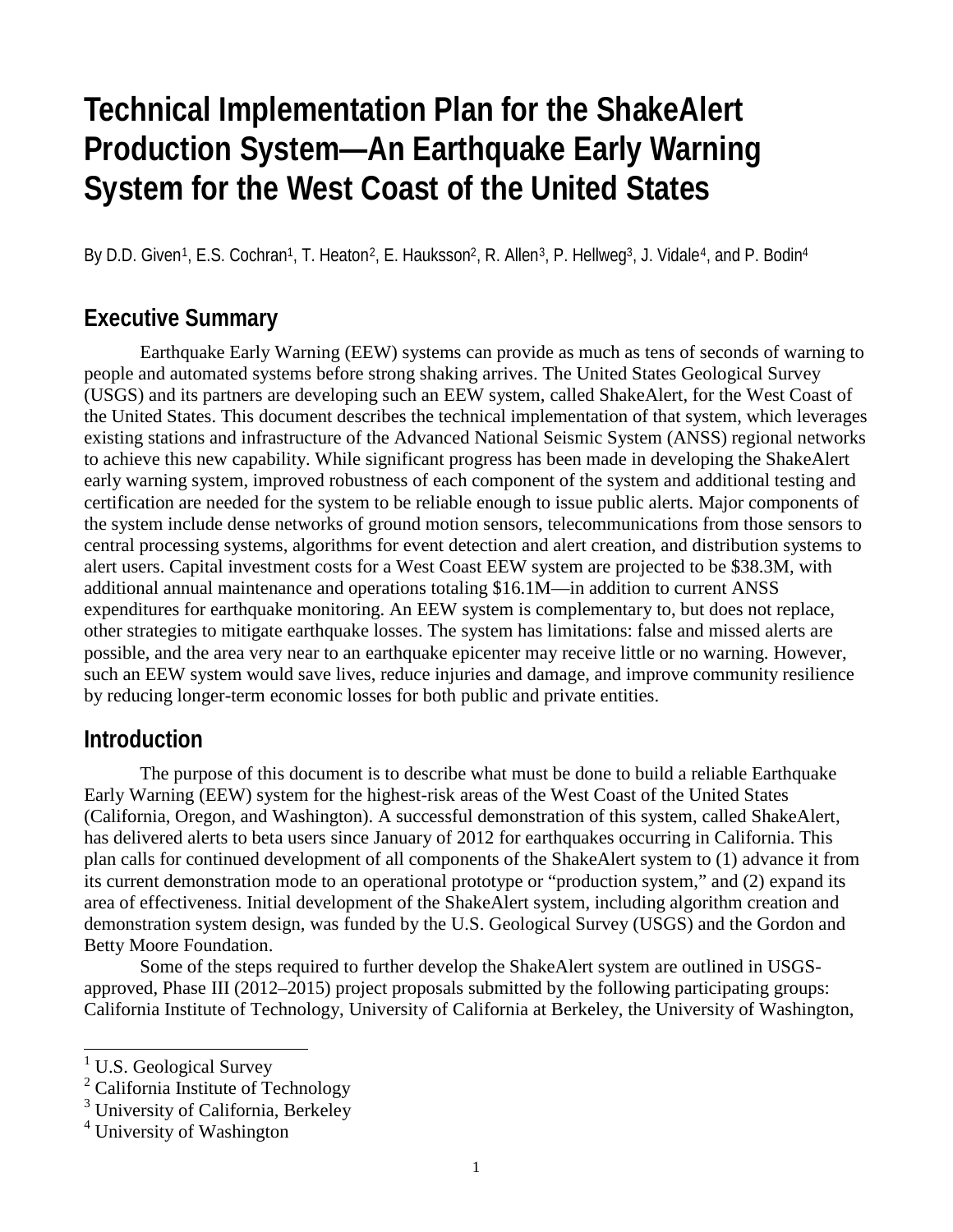and Swiss Federal Institute of Technology, Zürich. The Phase III plan focuses on one component of the system: the software and algorithms that analyze ground motions and generate alerts.

This report has a broader scope that includes furthering development of all system components: the sensor network, field telecommunications infrastructure, central processing systems, alert communications to users, and user interaction. Other topics, including policy, liability issues, management structure, interactions with stakeholders, funding strategies, and user implementation, require separate consideration outside the scope of this report, but are briefly considered here where they impact the technical aspects of the EEW system implementation.

### **Background**

Earthquakes pose a national challenge because 75 million Americans live in areas of significant seismic risk across 39 states (USGS Fact Sheet 2006-3016). Most of our Nation's earthquake risk is concentrated on the West Coast of the United States. The Federal Emergency Management Agency (FEMA) has estimated the average annualized loss from earthquakes, nationwide, to be \$5.3 billion, with 77 percent of that figure (\$4.1 billion) coming from California, Washington, and Oregon, and 66 percent (\$3.5 billion) from California alone. In the next 30 years, California has a 99.7 percent chance of a magnitude 6.7 or larger earthquake (Uniform California Earthquake Rupture Forecast, Version 3) and the Pacific Northwest has a 10 percent chance of a magnitude 8 to 9 megathrust earthquake on the Cascadia subduction zone (Uniform California Earthquake Rupture Forecast, Version 2).

Today, the technology exists to detect earthquakes, so quickly, that an alert can reach some areas before strong shaking arrives (fig. 1). The purpose of an EEW system is to identify and characterize an earthquake a few seconds after it begins, calculate the likely intensity of ground shaking that will result, and deliver warnings to people and infrastructure in harm's way.



**Figure 1.** Schematic, three-dimensional diagram illustrating travel path of Earthquake Early Warning (EEW) system alerts to the public during an earthquake event. Figure by Orange County Register.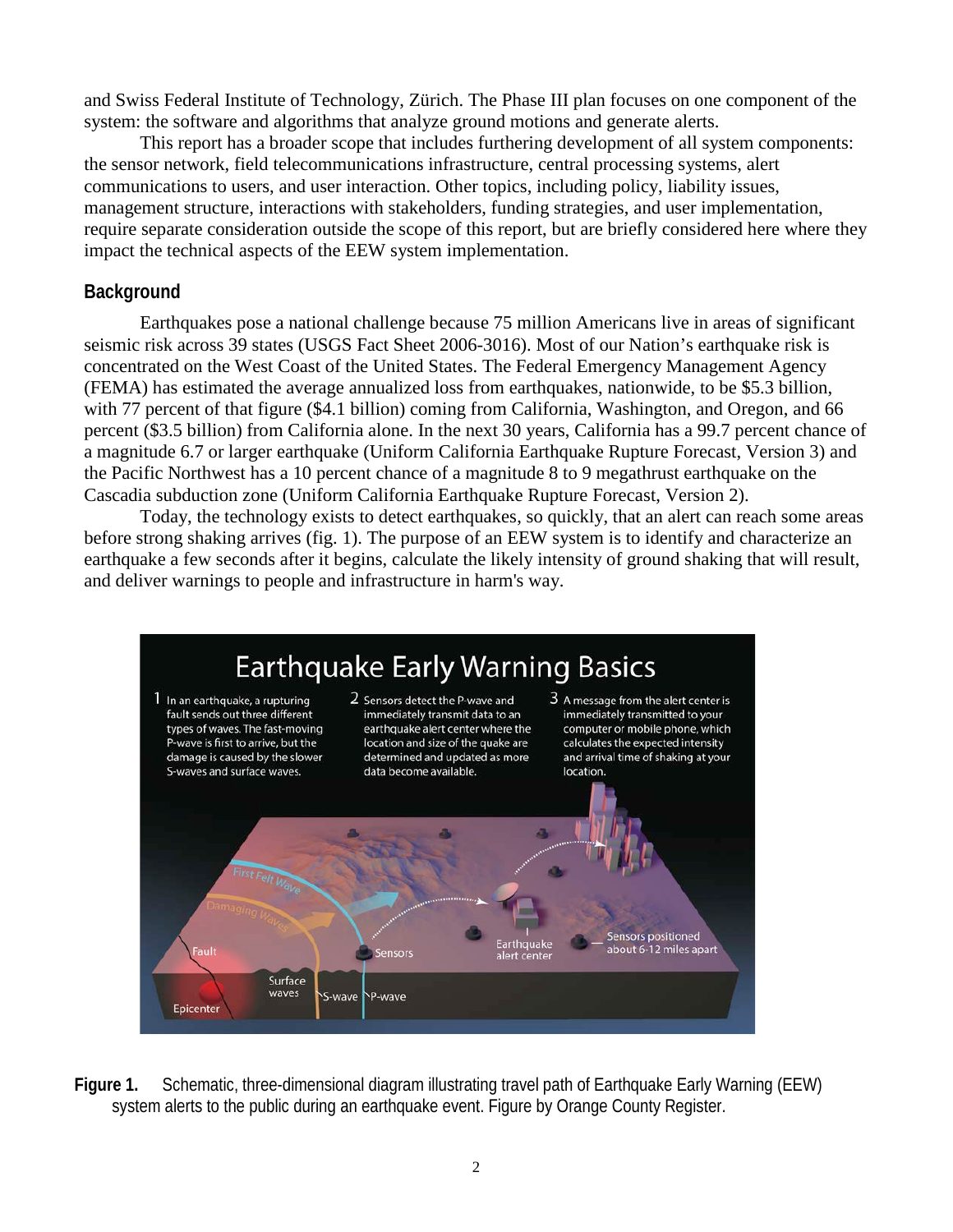Earthquakes generate two main types of waves: P-waves and S-waves. P-waves, or primary waves, travel at high speeds outward from the earthquake source, but rarely cause damage. S-waves, or secondary waves, travel more slowly, lag behind P-waves, and result in more intense ground shaking, that causes damage. The location and magnitude of an earthquake can be determined rapidly by analyzing the first energy to radiate from an earthquake—the P-wave energy. Expected ground-shaking levels across a region can then be estimated and warnings sent to local populations before larger, more damaging, shaking arrives (with or after the S-wave). Unfortunately, the area very close to an epicenter will receive little or no warning and the size of this so-called "blind zone" depends on how close seismic sensors are to an epicenter and reaction speed of the EEW system.

EEW systems have been successfully implemented in Japan, Mexico, Taiwan, China, and other nations with varying degrees of sophistication and coverage. The United States could likewise benefit from implementation of an EEW system. Since 2006, the USGS has supported EEW system development with university partners and the State of California. Those efforts resulted in a demonstration system called "ShakeAlert" that began sending test notifications to beta users in January 2012. While that system has demonstrated the feasibility of EEW in California, the system is not yet sufficiently tested or robust enough for public alerts, or, for institutional users to initiate potentially costly actions to mitigate the effects of strong ground shaking.

#### **Vision**

Our vision is to reduce the impact of earthquakes and save lives and property in the United States by developing and operating a public EEW capability.

#### **Mission**

The USGS, along with partner organizations, will develop and operate an EEW system, ShakeAlert, for the highest-risk areas of the United States, that leverages current earthquake monitoring capabilities of the Advanced National Seismic System (ANSS). We will provide alerts, free of charge, to the public via all practical emergency alert channels. We will also provide more information-rich alert streams to specialized users, including value-added service providers, for use in user-specific applications. The USGS will promote public education about the EEW system, its capabilities, its limitations, and its benefits to users. This mission will be accomplished in cooperation with both public and private partners and stakeholders through various partnerships and agreements.

#### **Goal**

The USGS will issue public warnings of potentially damaging earthquakes and provide warning parameter data to government agencies and private users on a region-by-region basis, as soon as the ShakeAlert system, its products, and its parametric data meet minimum quality and reliability standards in those geographic regions. Product availability will expand geographically via ANSS regional seismic networks, such that ShakeAlert products and warnings become available for all regions with dense seismic instrumentation.

#### **Authorities**

The USGS will issue public EEW system notifications under collaborative authorities with FEMA, as established by the Disaster Relief Act (P.L. 93-288, popularly known as the Stafford Act) and the National Earthquake Hazard Reduction Program, as enacted by the Earthquake Hazards Reduction Act of 1977, 42 U.S.C. §§ 7701 *et seq*.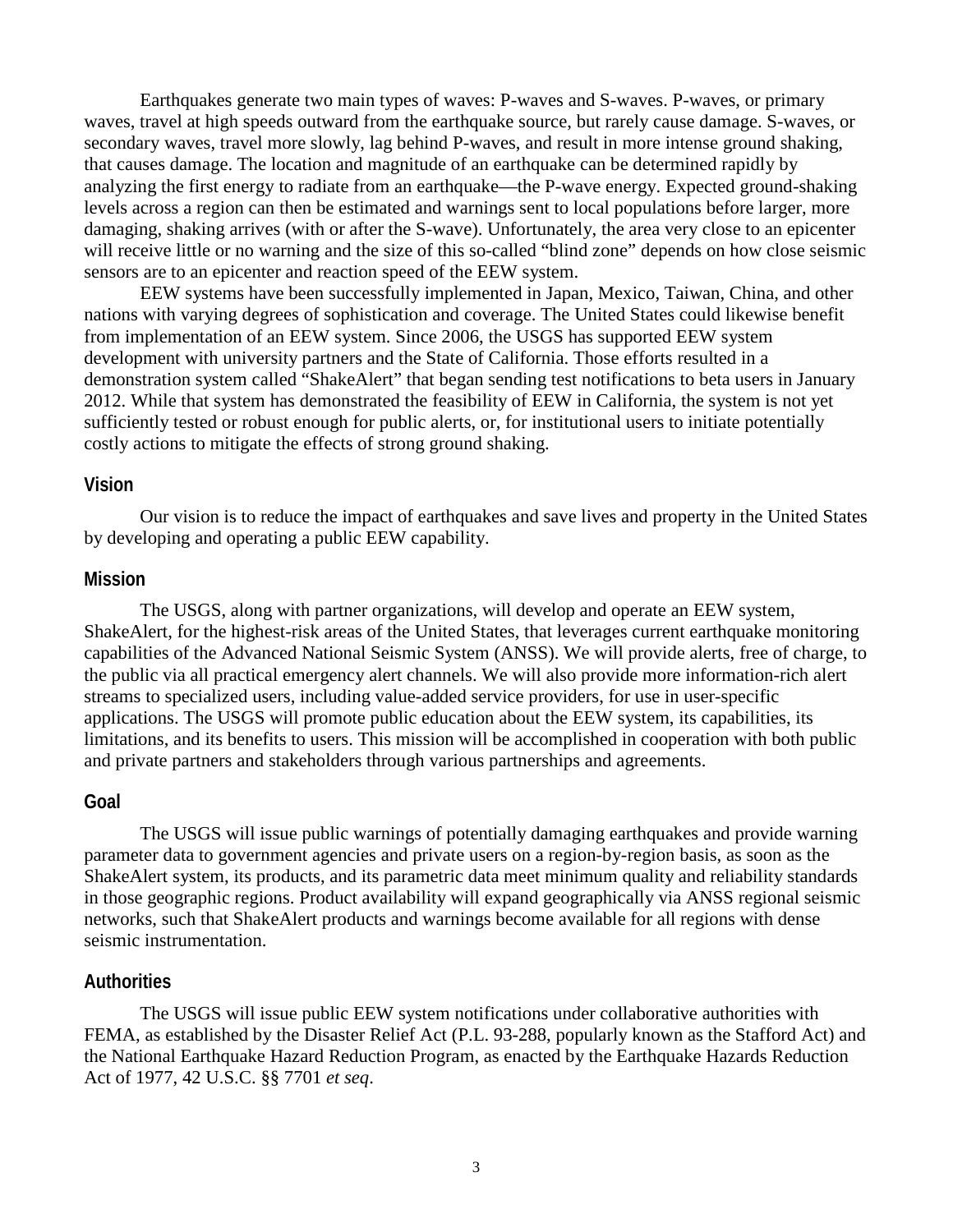# **Implementing the ShakeAlert System**

The ShakeAlert system is a set of components and sub-systems that interprets ground motions to detect earthquakes, so quickly, that warnings can be sent to people and machines, allowing them to take protective action before strong shaking arrives. As the system is developed, work on each system component can proceed independent of the progress of others.

The main components of the system are listed below:

- Networks of stations with sensors and dataloggers that detect and record seismic and geodetic ground motions generated by earthquakes.
- Telecommunications systems that reliably transmit real-time data from those stations to central processing locations with minimal latency (delay).
- Computer algorithms that analyze seismic and geodetic data to rapidly detect earthquakes, reject non-earthquake signals, determine earthquake characteristics, and estimate resulting ground motions.
- Decision algorithms that evaluate and manage these results, generate notifications and parametric data streams when appropriate, and transmit them to users.
- Data processing facilities with hardware infrastructure, including computers, networks, and uninterruptable power systems that run algorithms.
- Diverse communications methods that transmit notifications and data streams rapidly and reliably to users.
- Research and testing facilities that evaluate system performance, refine and tune algorithms, and assess and approve new methods.

#### **Evolutionary Implementation**

An EEW system is being developed for the West Coast within existing operational environments of three ANSS regional seismic networks in southern California (Southern California Seismic Network, SCSN), northern California (Northern California Seismic System, NCSS), and the Pacific Northwest (Pacific Northwest Seismic Network, PNSN). This enables USGS and ANSS to leverage their substantial investment in sensor networks, data telemetry systems, data processing centers, and software for earthquake monitoring activities residing in these network centers. This approach also takes advantage of considerable institutional expertise and experience at the centers that have demonstrated competence in the production of rapid, automatic data products such as earthquake locations, focal mechanisms, moment tensors, ground shaking estimates, and public messages that are used by emergency responders, scientists, engineers, policy makers, and the public. EEW can be thought of as a new, faster, albeit more demanding, earthquake information product.

This evolutionary development of EEW has been underway for many years within the California Integrated Seismic Network (CISN), which is the California region of the ANSS. CISN is a collaboration among SCSN (USGS and Caltech), NCSS (USGS and UC Berkeley), the California Geological Survey (CGS), and the California Office of Emergency Services (Cal OES). ShakeAlert is currently being extended to the PNSN, and ultimately, could propagate to other ANSS regional centers throughout the nation. Funding is the primary constraint on how quickly this can be accomplished. It is imperative that development and implementation of ShakeAlert have no adverse impact on the ability of the ANSS centers to fulfill their current seismic monitoring mission. Likewise, transition of ShakeAlert to production must not interrupt delivery of notifications to beta users who currently participate in the demonstration system.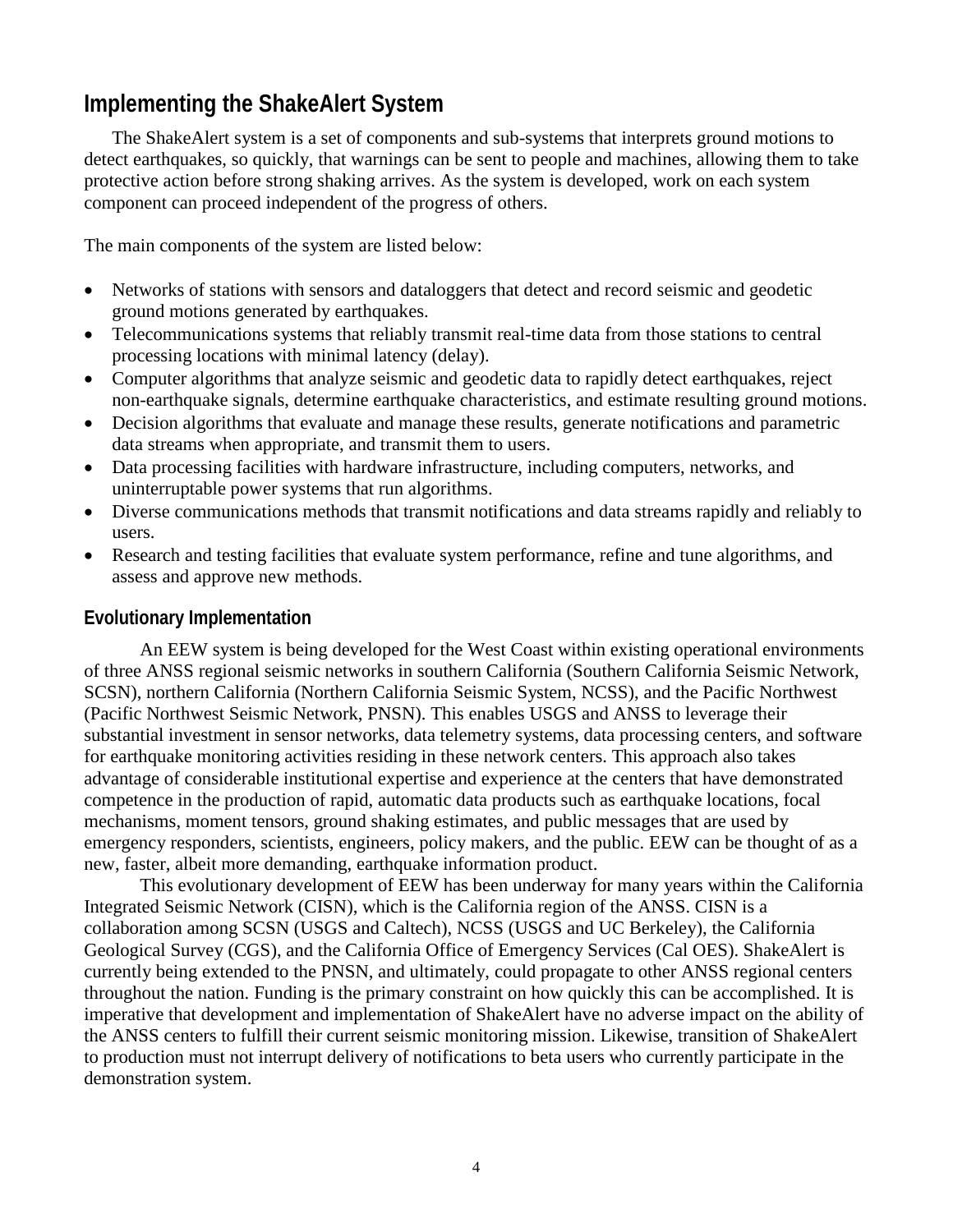#### **Large-Scale System Architecture**

Large-scale architecture of a West Coast system calls for processing and warning centers at the three existing ANSS "Tier 1" regional network centers in northern California, southern California, and Seattle (fig. 2). There are several reasons for this. Most obviously, ShakeAlert is an extension of existing regional network operations at these centers, as described above. Second, sensor networks and telemetry systems must be installed, monitored, and maintained within the regions of earthquake risk. Regional processing ensures close coordination and cooperation among personnel engaged in all aspects of the system: field operations, data management, and data processing. Also, this improves reliability and reduces latency by minimizing the number of "router hops" for data (from sensor to center), and for alerts (from center to user). In addition, this approach makes it practical for the system to share telemetry directly with local and regional entities like utility companies as well as police and fire departments. Finally, this approach ensures close communication and cooperation among operators, users, decision makers, and elected officials in each region.



**Figure 2.** National earthquake hazard map of the West Coast, Unites States, showing locations of three ANSS regional network centers (stars) and seismic hazard levels. Warm colors (yellow to pink) indicate higher seismic hazard, whereas cool colors (blue and green) correspond to areas of lower hazard.

#### **Processing Architecture**

ShakeAlert is a distributed system with several interconnected components. This system architecture allows for independent development of individual components, including data sources, algorithms, event associator, and user alert generation and delivery (fig. 3). Data sources include continuous streams of various types of ground motion measurements and EEW parameters derived from those streams that are provided by regional seismic networks. In the future, data streams from cooperating groups can be incorporated when they meet system quality standards. Future developments will include real-time, high-precision Global Positioning System (GPS) data streams and displacement streams that combine GPS and seismic time series.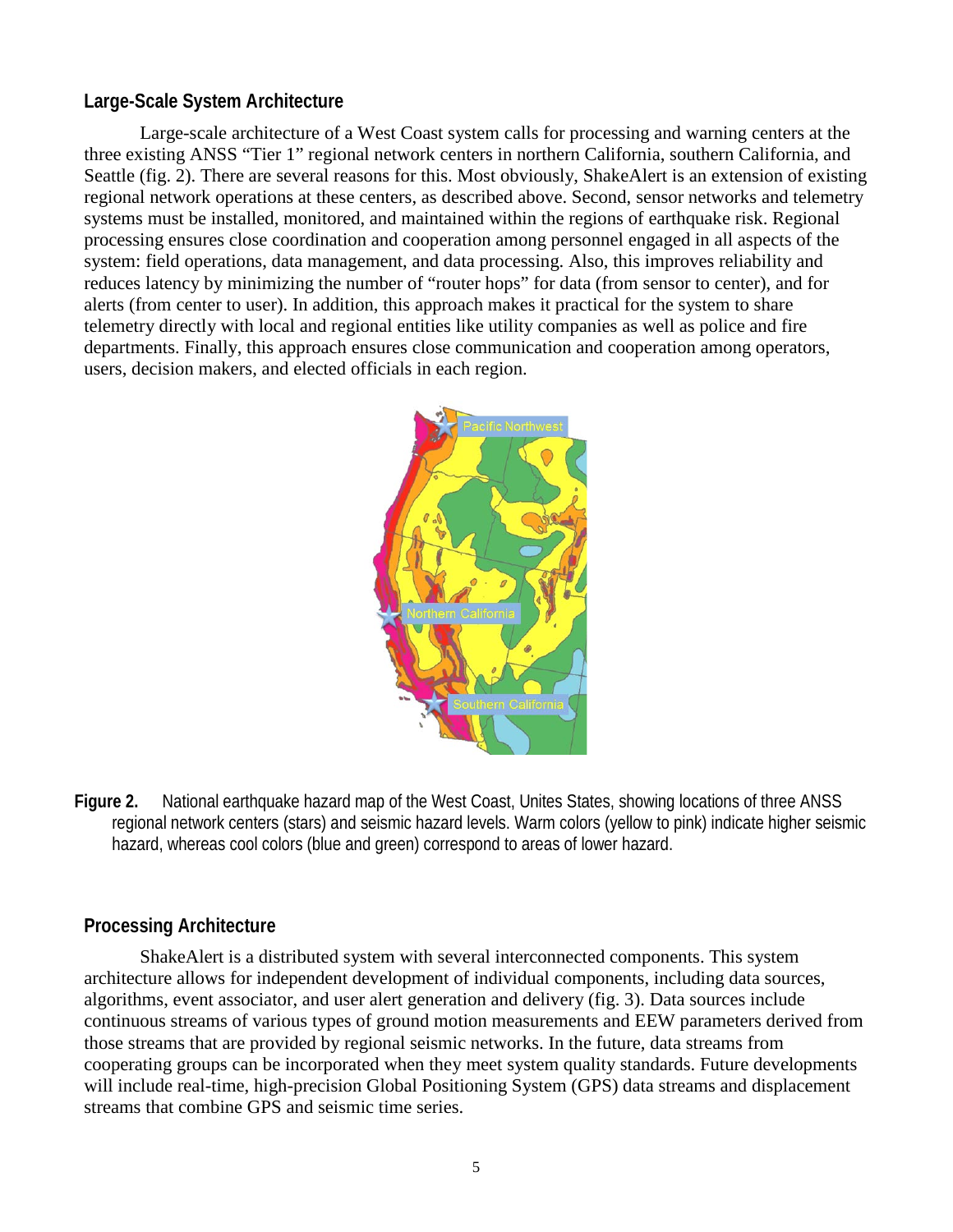Within seconds of an event's initiation (origin time), algorithms detect and characterize earthquakes. Three EEW algorithms are currently implemented in the system:  $\tau_c$ -P<sub>d</sub> Onsite, Virtual Seismologist, and ElarmS. An associator, called the Decision Module (DM), then uses estimates of source parameters and uncertainties (determined by the algorithms) to calculate, update, and report the most probable earthquake location and magnitude. Next, user alerts report rapid estimates of earthquake magnitudes, locations, expected seismic intensities, and probabilities that an alarm is correct (likelihood parameter). Then, user alert messages, generated by the DM, are distributed as XML messages that are updated at least once per second as the earthquake occurs. These data streams were designed to be used in a wide variety of end-user applications, including mobile phone apps, other mass-distribution alert applications, and engineering applications. As a proof of concept, alert messages are received and displayed in real-time by an application called "User Display" that runs on a user's computer.



**Figure 3.** Diagram showing existing (solid lines, bold text) and future (dashed lines) modules and architecture of the ShakeAlert system.

## **Detection Algorithms and Decision Module**

All EEW systems depend on algorithms that rapidly evaluate ground-motion observations from a network of sensors to estimate the location and magnitude of an earthquake and associated likelihood. As described above, three algorithms currently process real-time seismic data and geodetic-based algorithms are also being tested. Algorithm outputs are evaluated by the DM to recognize events declared by more than one algorithm, combine event location and magnitude estimates, and output a synthesis of event information and probabilities. Development of these algorithms and the DM is underway by university partners and is supported by funding from the Gordon and Betty Moore Foundation through 2014.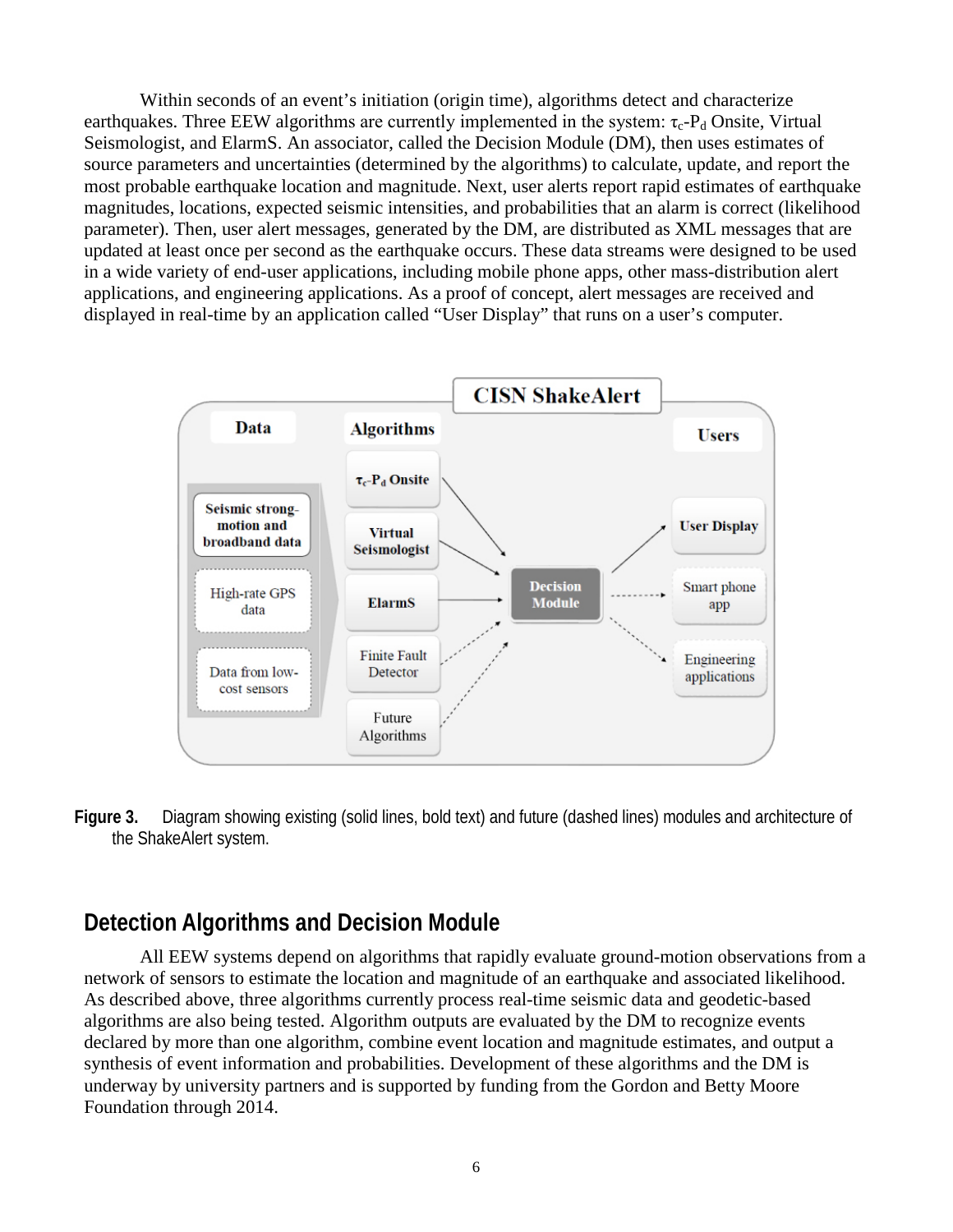Algorithm and DM implementation will include the following steps:

- Test existing algorithms and DM to demonstrate they meet performance standards (see "Quality and Performance Standards" section of report).
- Continue improving existing algorithms and encourage development of better ones.
- Expansion of detection capabilities will include the following steps:
	- o Improving large-magnitude event warnings by including real-time fault modeling to estimate total rupture length and slip distribution.
	- o Implementing new detection algorithms that incorporate real-time GPS displacement data.

# **Ground-Motion Data Sources**

Current EEW algorithms use ground motions of various types to rapidly detect and characterize moderate to large earthquakes. Seismic instruments record ground velocity and acceleration that can be numerically integrated to displacement, whereas real-time GPS instruments record ground displacement directly.

## **Seismic Data**

Ground motions used for earthquake early warnings are currently based primarily on seismic observations from broadband and strong-motion seismic sensors. The three EEW algorithms have been developed and refined using recorded seismic data from global events as well as real-time network data from CISN. Whereas data flow and EEW parameter determination is well-established, optimal density and distribution of seismic sensors on the West Coast has not yet been achieved, and more stations are needed. To maximize warning time and minimize the "blind zone" (the area too close to the earthquake epicenter to receive a warning), earthquake sensors must be located near active faults. The current goal is to operate a network of seismic stations that are spaced no more than 20 km apart and within 5 km of all mapped fault traces. However, experience tells us that damaging earthquakes can occur even where faults have not been mapped; therefore, 20-km spacing or closer is also needed throughout all high-risk areas. Even denser station spacing of about 10 km would be needed to minimize the blind zone in more densely populated areas. The sensors, currently operated by the West Coast ANSS seismic networks, are not sufficiently dense in all areas to accomplish EEW without unacceptable delays; therefore, new stations must be added and existing stations must be upgraded to achieve station density needed for EEW.

Greater station density will be achieved in several ways:

- Install new stations—It is estimated that about 440 new and upgraded seismic stations are needed in California and about 280 in Washington and Oregon (table 1). As funding opportunities arise, new stations will be added to ANSS to fill coverage gaps, especially along active faults zones and in populated areas.
- Upgrade sensors and dataloggers—Many older existing stations, not suitable for EEW now, could be upgraded to contribute. There are a total of about 250 such stations in the CISN and another 250 in the PNSN. Those that fill gaps in the network distribution are candidates for upgrade.
- Add telemetry to and upgrade selected strong-motion stations—There are many strong-motion accelerometer stations that do not send data in real-time and therefore cannot contribute to EEW. The California Strong Motion Instrumentation Program operates approximately 840 free-field sites, most of which have no real-time telemetry. The USGS National Strong-Motion Project operates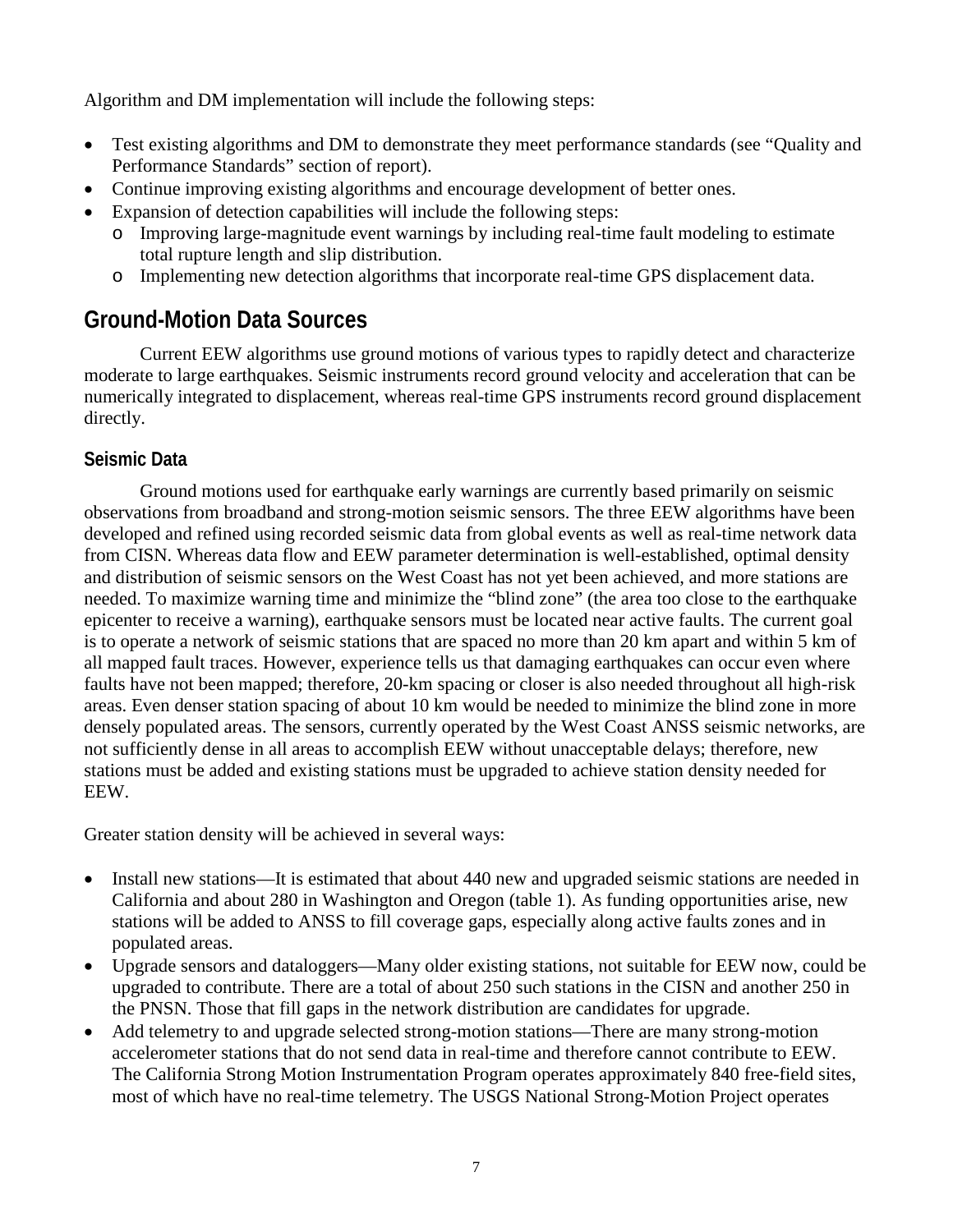about 335 free field stations on the West Coast of which only about 40 have real-time telemetry. Many of these could be used for EEW if telemetry was added and the equipment was upgraded.

- Encourage cooperators to install stations—We will continue to encourage organizations with sufficient interest and resources to install seismic equipment and send the real-time data to ANSS.
- Integrate data from inexpensive sensor networks—We will continue to pursue the use of inexpensive MicroElectroMechanical System sensors hosted by volunteers (for example, Quake Catcher Network and Community Seismic Network).
- **Table 1.** New and upgraded seismic and Global Positing System (GPS) stations needed for West Coast Earthquake Early Warning (EEW) system.

[ANSS, Advanced National Seismic System; NCSS, Northern California Seismic System; PNSN, Pacific Northwest Seismic Network; SCSN, Southern California Seismic Network]

|                             | California (CISN) |             | <b>Pacific Northwest</b> | Total: West Coast U.S. |
|-----------------------------|-------------------|-------------|--------------------------|------------------------|
| <b>Instrumentation Type</b> | <b>NCSS</b>       | <b>SCSN</b> | <b>PNSN</b>              | (NCSS+SCSN+PNSN)       |
| Seismic: Type $AT$          | 100               | 25          | 66                       | 191                    |
| Seismic: Type $B^2$         | 239               | 75          | 210                      | 524                    |
| GPS                         | 100               | 50          | 156                      | 306                    |

<sup>1</sup>ANSS station; broadband plus strong-motion instrumentation.

<sup>2</sup>Only strong-motion instrumentation.

#### **GPS Data**

While the use of real-time GPS data for EEW is less developed than the use of seismic data, there is ample evidence that GPS will make a significant contribution to the calculation of large magnitudes and characterization of large fault ruptures. Both UC Berkeley and University of Washington have been funded by the Gordon and Betty Moore Foundation to develop and test such algorithms. Other researchers are also developing methods to use GPS data in EEW applications, including techniques to combine seismic and geodetic data to produce real-time displacement time series. Additional work is needed to develop, test, and integrate GPS data into the ShakeAlert system.

The steps to integrate GPS observations into the EEW system are as follows:

- Identify GPS-based algorithms that best contribute to fast and reliable characterization of largesource, large-magnitude events.
- Upgrade or install real-time, high-precision GPS receivers near active faults.
- Establish standard data processing methodologies for solving real-time displacements.
- Establish a thoroughgoing flow of real-time GPS data to the ShakeAlert system.
- Test and implement selected GPS EEW algorithm(s) in the production system.

#### **Equipment Life Cycle**

This plan assumes a 10-year operational life for both seismic and GPS field equipment, therefore about 10 percent of network equipment would be replaced each year. In a funding scenario where no capital construction costs are provided, but maintenance and operation funds are granted as proposed, the life cycle replacement plan completely upgrades obsolete field equipment within existing networks in 10 years or less.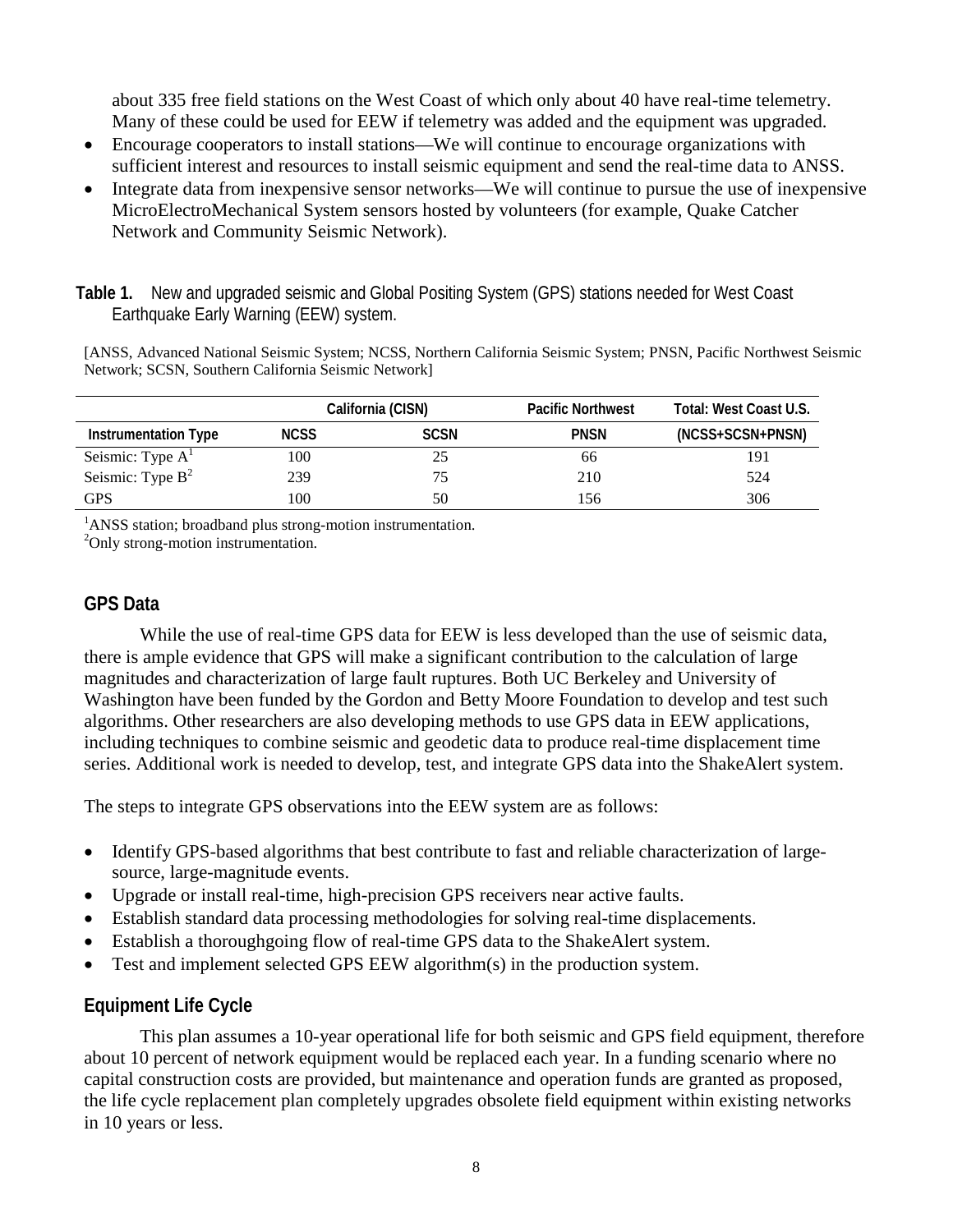# **Network Telemetry**

Data communications from field sites to central processing sites must be hardened against loss of connection. Absolute reliability of each site would be cost prohibitive, however, the system shall be engineered to fulfill its warning function during and after strong shaking by minimizing the impact of loss of regional electrical power and collapse of commercial telecommunications systems. System design cannot depend on the notion that notifications will be sent before fragile communication links are destroyed by a quake. Such a system would fail to warn the public of aftershocks following the mainshock. In addition, the system must be resilient to routine outages and failures.

The best strategy, as demonstrated by the current ANSS networks, is to use diverse telecommunication technologies for communicating data from the field sites. These methods include the public Internet, a variety of commercially leased telecommunications technologies from different carriers (T-1, cellular, DSL, satellite), USGS-owned-and-operated radio and microwave, and cooperatorowned-and-operated systems.

#### **Path Diversity and Fault Tolerance**

We will inventory existing data paths within CISN and PNSN and develop a plan to maximize diversity and fault tolerance. If funding permits, we will commission a study by an outside contractor to survey all available telemetry options and develop a plan to maximize reliability of field telemetry. Current activities to improve telemetry will continue. These include replacing Very High Frequency radios and frame relay circuits with cellular or Internet Protocol radio communications, improvements to USGS microwave backbones, and carrying data over cooperator systems. We will monitor new technology developments in telecommunications as they become available and evaluate their applicability to the task of EEW. Funding from the sale of government radio spectrum to migrate to other frequencies may afford the opportunity to improve and expand USGS-operated telecommunications systems.

The steps for achieving greater diversity and fault tolerance in the telemetry system are as follows:

- Document the current telemetry infrastructure of CISN.
- Document bandwidth requirements for real-time data from all instrument types.
- Document bandwidth and latency characteristics of available telemetry options.
- Understand the characteristics of new telecommunication technologies and commercial solutions (for example, mesh radio networks, Multiprotocol Label Switching, and cloud services).
- Establish memorandas of understanding with cooperator organizations that include use of their telecommunications infrastructure for field data.
- Develop two plans to achieve highly reliable data return from field sensors; one assuming modest capital budget and one assuming a large funding increase. This planning may be outsourced.

#### **Data Latency**

Telemetry options will be evaluated to minimize data latency. Generally, latencies in modern telecommunications systems are acceptably low for EEW.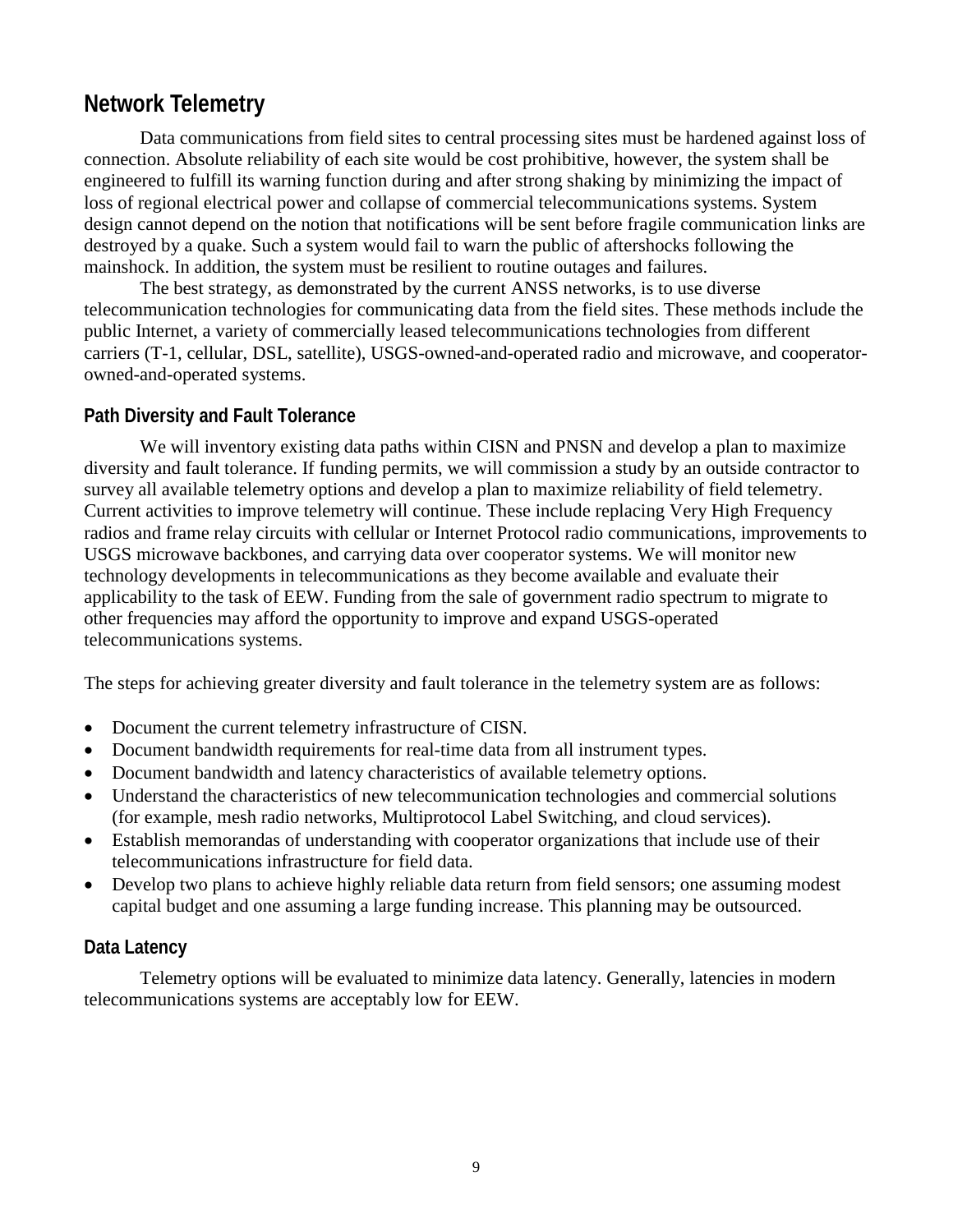# **Central Site Infrastructure**

### **Computer Hardware**

A new "production system" will be built to support current beta users who receive alerts from the demonstration system. That system will include redundant, cooperating production systems at the three regional ANSS centers (SCSN, NCSS, and PNSN). All central site infrastructure, computers, and networking shall be engineered to fulfill their warning functions during and after disasters, including strong shaking (up to 2.0 *g*), loss of commercial electrical power for up to 1 week, and collapse of commercial telecommunications systems.

The use of commercial cloud services to provide some or all of the computational and data transmission needs of the ShakeAlert system should be more thoroughly evaluated. Cloud computing may solve some robustness and redundancy issues more cost effectively than locally operated centers; however, moving to the cloud might also introduce new fragilities and risks, making them harder to manage. These risks include greater dependence on public Internet and rapidly changing technical and pricing models that are beyond our control. The main attraction of the cloud computing model for many users is elasticity: automatically allocating computing resources on demand. Today this on-the-fly addition of computer resources is too slow for EEW applications.

This plan assumes a 5-year life cycle for 20–30 computer servers at each regional network center, to perform data handling, processing, product production, alert distribution, and testing.

Building the operational infrastructure will include the following activities:

- Build stable hardware infrastructure for the production system to take over support of current beta users from the demonstration system. This includes defining and documenting the following items:
	- o overall system architecture.
	- o standard hardware platform requirements.
	- o standard OS environment, libraries, and user and directory structures.
- Develop and document standard operating procedures to manage network changes, patches, and updates.
- Develop and document standard operating procedures to monitor network traffic and state-of-health for all sub-systems and the system as a whole.
- Ensure resilience of the system by operating redundant instances of all critical components.

### **Development and Testing Environment**

To ensure reliable operation of the EEW system, development and testing functions must be independent of the production system. Also, testing and evaluation of new code, system upgrades, and configuration changes must be done in an operational environment that is identical to production. This environment must include live data input streams and the ability to play back test datasets, both real and synthetic. Finally, all code and configuration changes certified for use in production must be documented and preserved. This will be accomplished by creating independent but identical computer environments for development, testing and staging, and production as shown schematically in figure 4. All code and configuration changes will be preserved in a journaling code repository.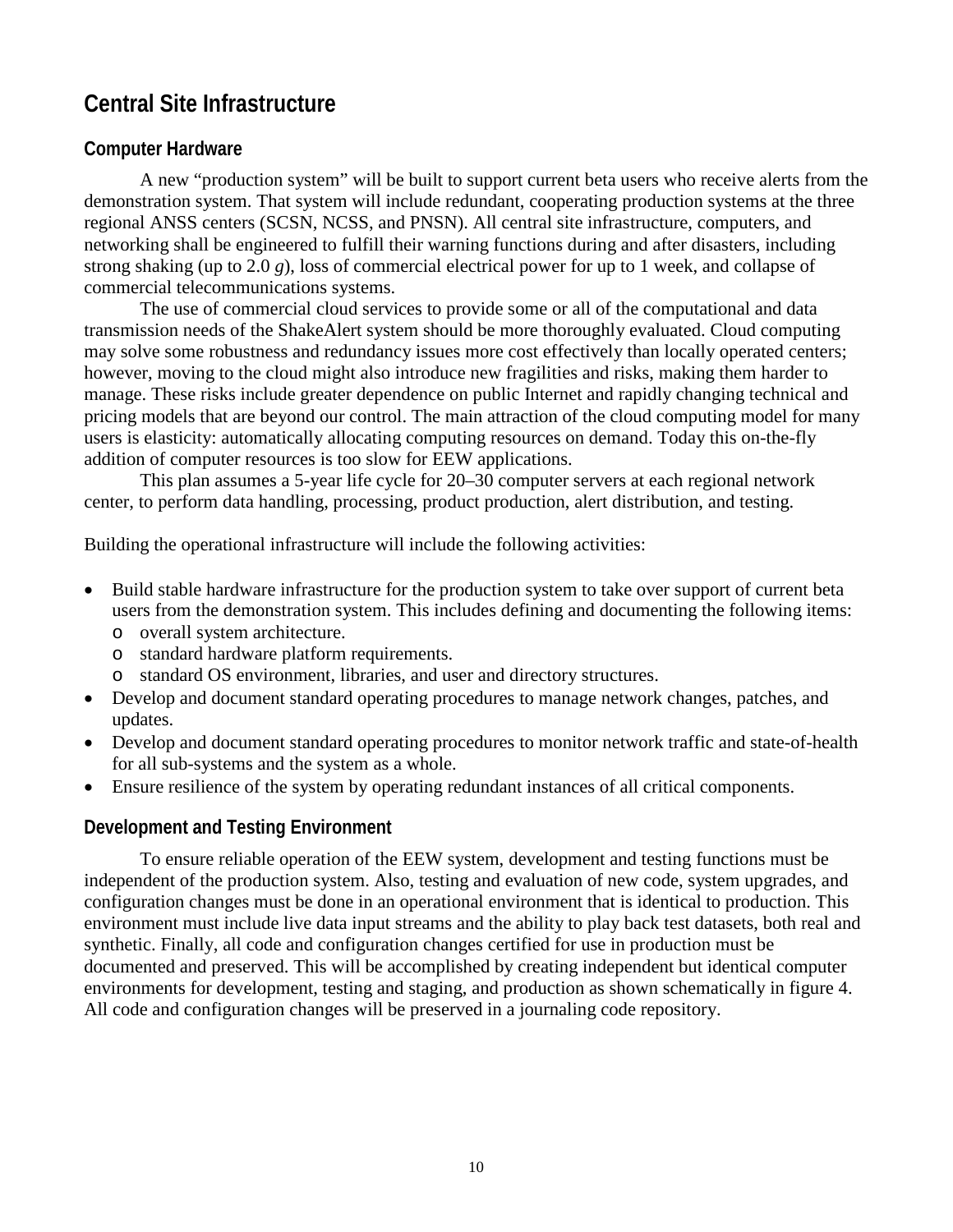

**Figure 4.** Schematic diagram showing interaction of development, staging, and production computer environments. All code and configurations reside in a code management repository. All new and changed code and configurations are tested with real-time data streams and play-back of synthetic streams.

## **Central Site Software**

Software from the demonstration ShakeAlert will be ported to new, robust processing threads that will run in close cooperation with current ANSS Quake Monitoring System (AQMS) operations. AQMS is a real-time earthquake monitoring system that has been adopted by ANSS for use in regional networks. The same real-time ground motions that feed into AQMS are the input data to ShakeAlert. Project programmers for EEW will port the current development thread of processing to new production machines, thus freeing the current machines for further development efforts. This may require code changes to adapt to the new operational environment. It may also involve adding more rigorous exception handling to improve robustness of error code reporting. To eliminate single points of failure, redundant processing threads will be established within and among ANSS regions. Notifications to outside users will originate from several geographically diverse URLs in the *usgs.gov* domain.

Creation of the production prototype system will include the following activities:

- A standard operational environment for EEW software will be established, documented, and used on all EEW production computers.
- EEW software will be installed on dedicated computer servers.
- Policies and standard operating procedures will be established for documenting and managing software and configuration changes in the system. This version management will include network and computer environment changes, patches, and updates to ensure reliable system operation.
- Personnel responsible for routine operations of AQMS will be trained to operate and monitor EEW processing threads.
- Production systems will be replicated and installed at all three West Coast regional ANSS centers (SCSN, NCSS, PNSN).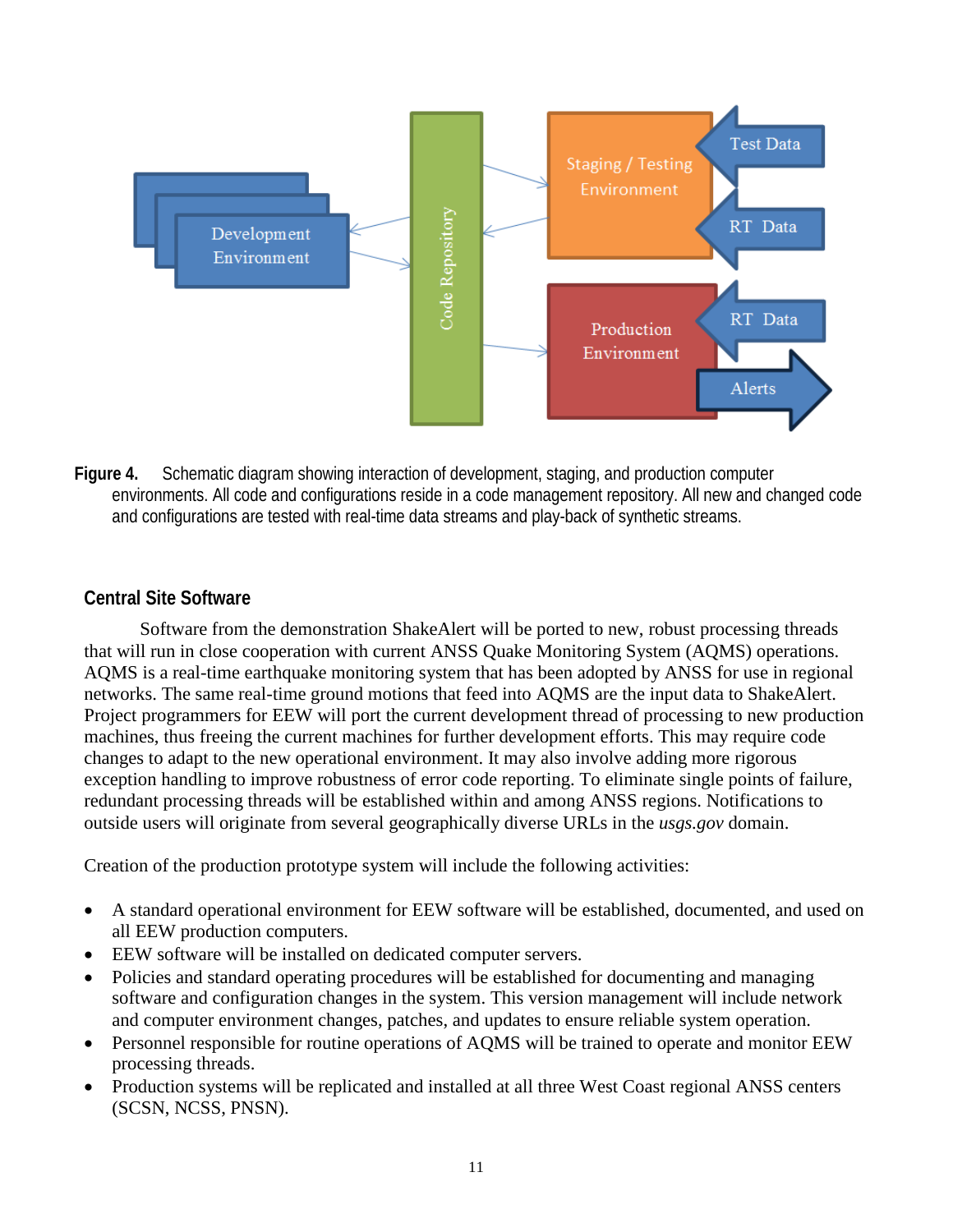Software enhancements include the following improvements:

- State of health monitoring and exception notification will be implemented.
- EEW software will be modified to use ANSS network metadata availability and access to AQMS databases.
- Streamline earthquake event id numbers and versioning between EEW and existing AQMS processing outputs.
- UserDisplay application will be modified to automatically switch among alternate redundant servers in the event of connection loss or server failure.
- New or updated algorithms will be added to productions systems only after they have met performance standards (see "Quality and Performance Standards" section).

These collaborative efforts will be gradual and iterative to ensure no loss of functionality to current users. This effort will take into account the fact that some unique solutions may be needed at each regional center because AQMS and ShakeAlert implementations and staffing vary across centers.

## **Standards**

#### **Data Formats**

Data and message formats must be standardized throughout the system. Standard formats will simplify internal operations, facilitate maintenance of test data sets, and allow groups outside the project to more easily contribute data to and receive data from the system. In some cases, viable formats already exist and need only to be adopted and documented. If required, project staff and (or) working groups will extend existing formats or develop new ones.

#### Incoming Data

Several standards already exist for incoming seismic time series, (mSEED and Earthworm TraceBuf, for example). The geodetic community is working on standards for real-time time series based on existing standards for GPS data. Standard formats for EEW parameters, generated in dataloggers or cooperator equipment, will be based on those already developed for the demonstration phase of the EEW. Publishing of these standards will enable commercial vendors to make products capable of contributing data directly to ShakeAlert without the need for format conversion.

A standard data communication protocol (application programming interface), by which time series and parameters from both seismic and geodetic sensors will be communicated from data producers to the EEW system, will be developed, documented, and made available to partners. The standard must address metadata related to these parameters, data-quality description parameters, security, and validation.

#### Outgoing Notifications

Outgoing EEW notification formats exist and are documented. These are XML messages that contain information about an earthquake's location, magnitude, and likelihood. Additional optional information includes finite-fault parameters and stations that have detected ground motion. Because the format is XML, it can be expanded to accommodate additional information as new sensor types or data streams are developed. The current standard data communication protocol is ActiveMQ, an open-source data communications protocol. It is well-documented and has wide support in the IT community.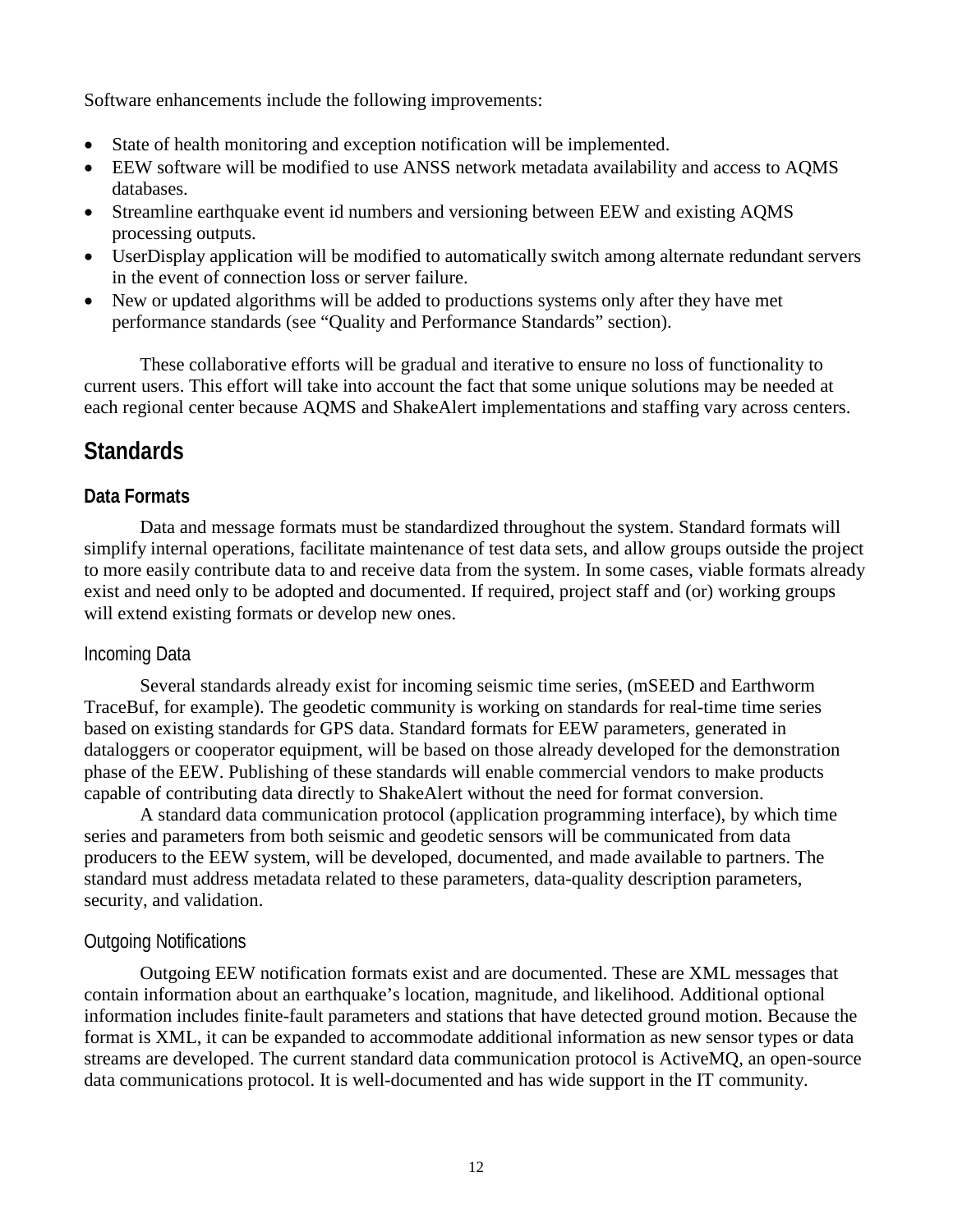Common Alert Protocol messages will be generated and submitted to the Integrated Public Alert and Warning System (IPAWS) for public distribution. This will require additional logic within the EEW system to decide the level of likelihood that public notifications will be sent. Additional output streams will be developed to support specific output paths, for example, to private companies and other stakeholders.

### **Quality and Performance Standards**

Standards, performance goals, and uniform procedures are critical to the success, acceptance, and proper operation of the EEW system. These standards must include meaningful, realistic metrics. All work of the USGS, including EEW, is governed by several orders and authorities. First, we are required to follow the DOI Secretary's Order No. 3305 and related guidance concerning science quality and integrity. This includes a process for scientific peer review of all research and development. Second, the ANSS has national standards for management, system performance, data completeness and quality, sharing of seismic data, and validation of methods for creation and distribution of public earthquake information.

The National Earthquake Prediction Evaluation Council (NEPEC) will review and approve the EEW system before public notification can be issued. NEPEC is the official entity for validation of prediction and related scientific research for USGS, in compliance with the Federal Advisory Committee Act. The NEPEC may, at its discretion, delegate this task to the California Earthquake Prediction Evaluation Council.

During the equipment procurement process, technical specifications for seismic sensors, dataloggers, and GPS receivers and antennas are rigorously defined, and vendor equipment is tested on shake tables before contracts are awarded.

Establishing quality and performance standards will include the following activities:

- Standards will be developed and documented that define the following items:
	- o Minimum and optimum seismic and geodetic station spacing.
	- o Sensor and data types useful to the system.
	- o Maximum allowable telemetry latency and minimum quality of service for data sources.
	- o System security standards that, at a minimum, conform to applicable government standards, including Federal Information Security Management Act of 2002 (44 U.S.C. § 3541, et seq.).
	- o Acceptable levels of "false alarms" or missed events as a function of event magnitude for all detection algorithms as well as for the final output from the DM.
	- o Where and when early warning results are sufficiently reliable for release to different user groups. For example, criteria for public release may be more stringent than those for more sophisticated institutional users.
	- o Best practices for software coding, software testing, and certification procedures.
- A set of earthquake scenario waveforms will be developed to test new and modified code in a realistic simulated real-time operational environment. This set will include synthetic waveforms that simulate events larger than those available in existing data sets, including Cascadia subduction zone events.
- Solution output from each algorithm, and from the DM, will be archived to allow evaluation and troubleshooting of system component performance.
- Methods and tools developed to evaluate system performance will be integrated into the AOMS operational environment.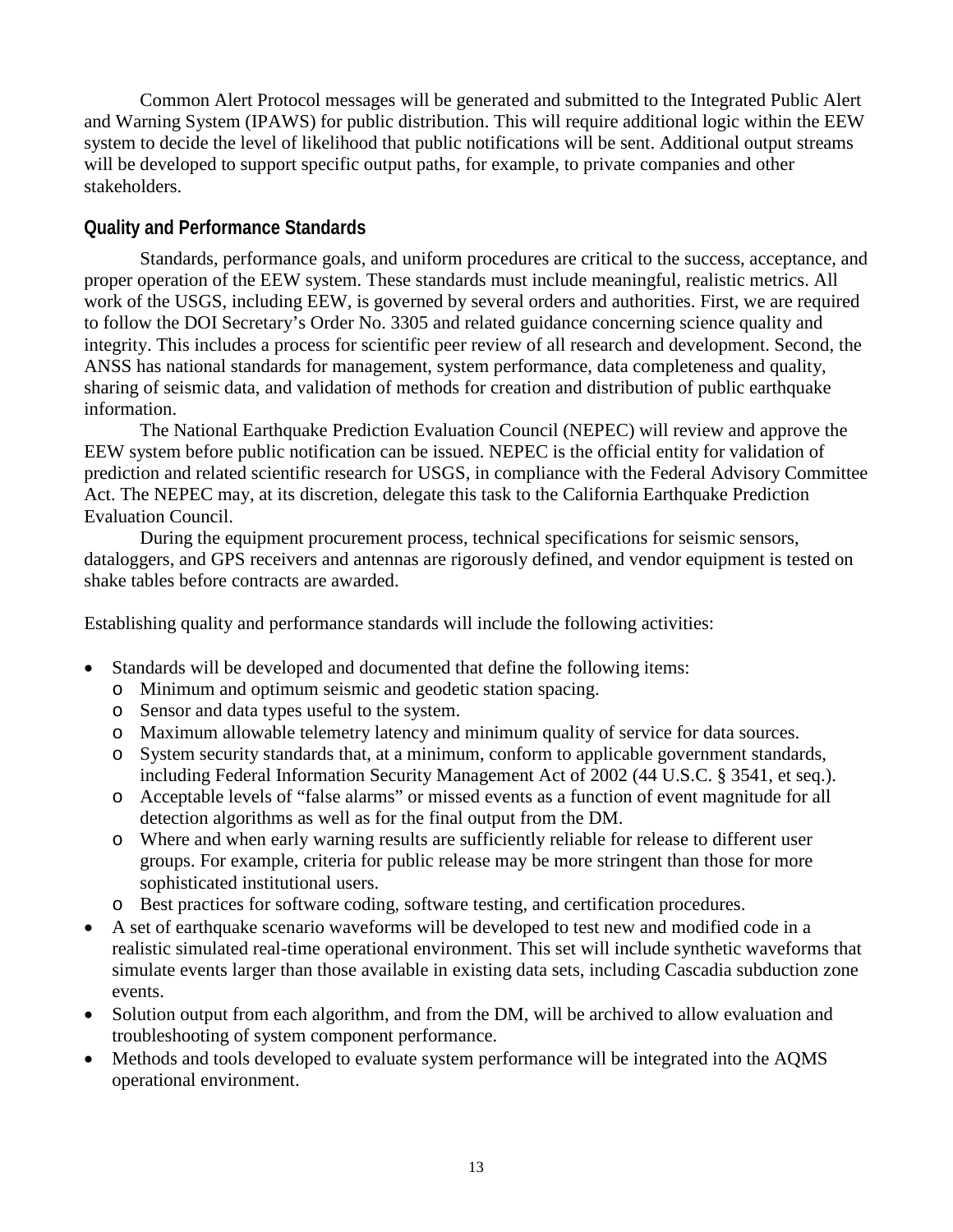# **Warning Notification**

The primary product of ShakeAlert is not a single alert notification; rather, the strategy is to provide a stream of information about an earthquake as it evolves so that end users can make decisions about what actions they should take in their own context. For this reason, the system sends alert streams for small earthquakes—sometimes less than *M*3.0. This has the added benefit of exercising the system frequently, even though most events will not result in end-user actions.

For some applications, however, like public alerts to IPAWS/Wireless Emergency Alerts (WEA) or schools, ShakeAlert must perform a decision function to determine when "drop, cover, and hold on" is warranted and only issue a single alert.

To provide both capabilities, the following project items must be completed:

- Develop a decision and notification architecture that allows multiple DM services to synchronize and coordinate to eliminate single points of failure while ensuring consistent messages to users.
- Develop decision logic, possibly implemented via an alternative DM-like service that will determine when to send a public EEW alert message.
- Develop geotargeting algorithms to calculate the area that will experience ground shaking above a pre-defined threshold.
- Work with EEW message redistributors and consumers to properly receive, interpret and respond to geotargeting information.

#### **Distribution of Notifications to the Public**

ShakeAlert notifications will be sent over existing public alert systems to the extent their capabilities allow. Public mass notification systems like IPAWS (fig. 5) and WEA are operated by FEMA. This system carries Amber Alerts as well as various hazard alerts. USGS will become an "alert authority" for the IPAWS system. EEW developers will participate in the IPAWS development process to ensure that operators of these systems consider the low latency requirements of earthquake early warning notification in their planning. Alerts may also be sent via public state, county, and local alert and notification systems as well as through private redistribution channels like cell phone apps, push notification channels, social media providers and other instant communications technologies as they develop. Commercial mass notification companies can also redistribute alerts to their customers.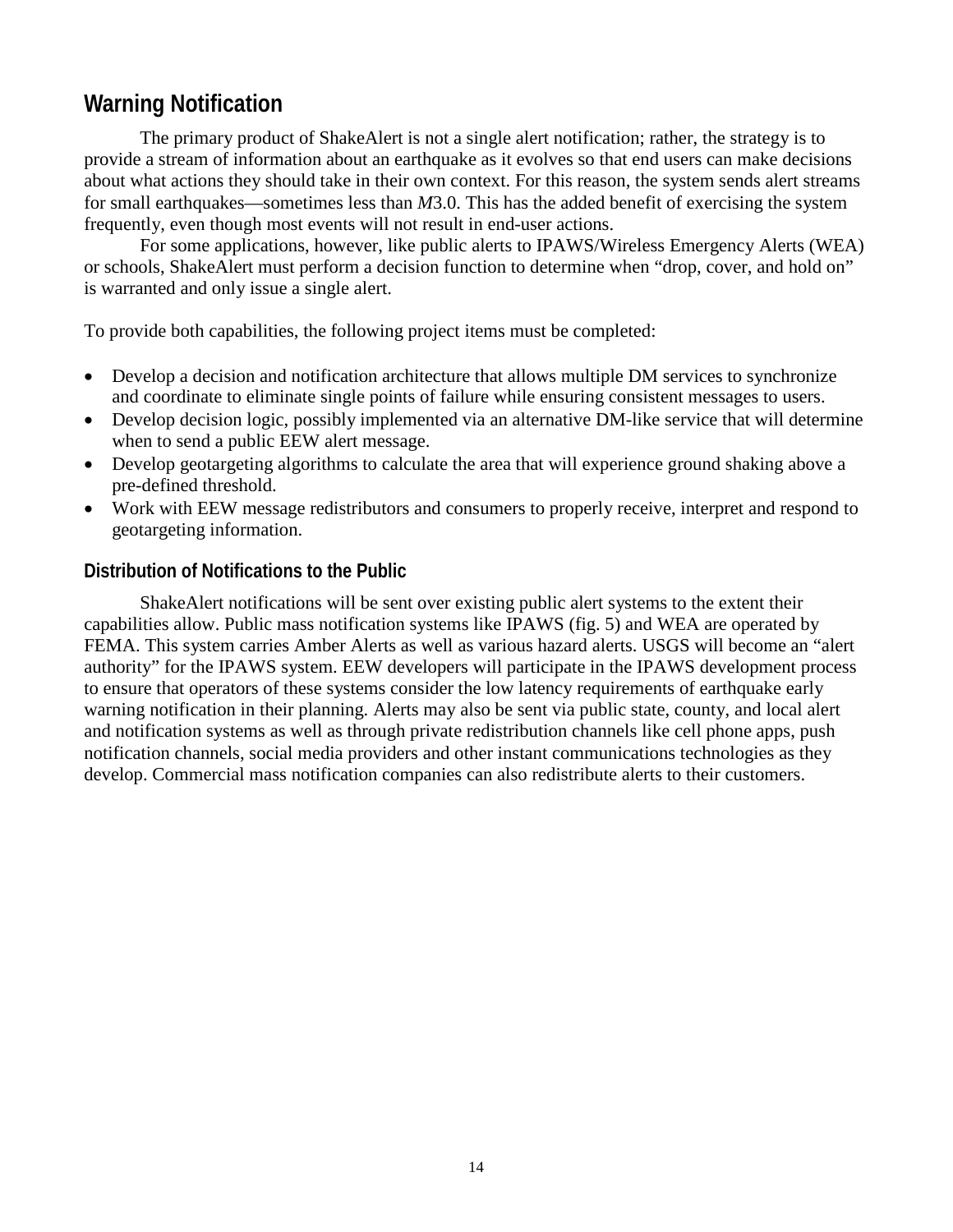#### **IPAWS Architecture**

Standards based alert message protocols, authenticated alert message senders, shared, trusted access & distribution networks, alerts delivered to more public interface devices



**Figure 5.** Schematic diagram showing architecture of the IPAWS alert dissemination system (figure from *www.fema.gov*).

Sending public notification messages will require the following activities:

- IPAWS/WEA
	- o Establish USGS as an "alert authority" with the IPAWS system.
	- o Understand the limitations and latencies in the IPAWS/WEA system.
	- o Implement a message service to send Common Alert Protocol (CAP) messages to IPAWS.
	- o Implement message services to send both long and short WEA messages to IPAWS.
	- o Explore other notification paths.
- Smartphone Apps
	- o Develop a smartphone app to receive EEW messages on multiple platforms. This may be accomplished in cooperation with commercial developers.
	- o Develop and implement the message services to support these apps.
- **Other Technologies** 
	- o Internet.
	- o Radio Broadcast Data System (RBDS).
	- o Private emergency alert systems (Google Public Alerts, for example).
	- o Other technologies as they develop.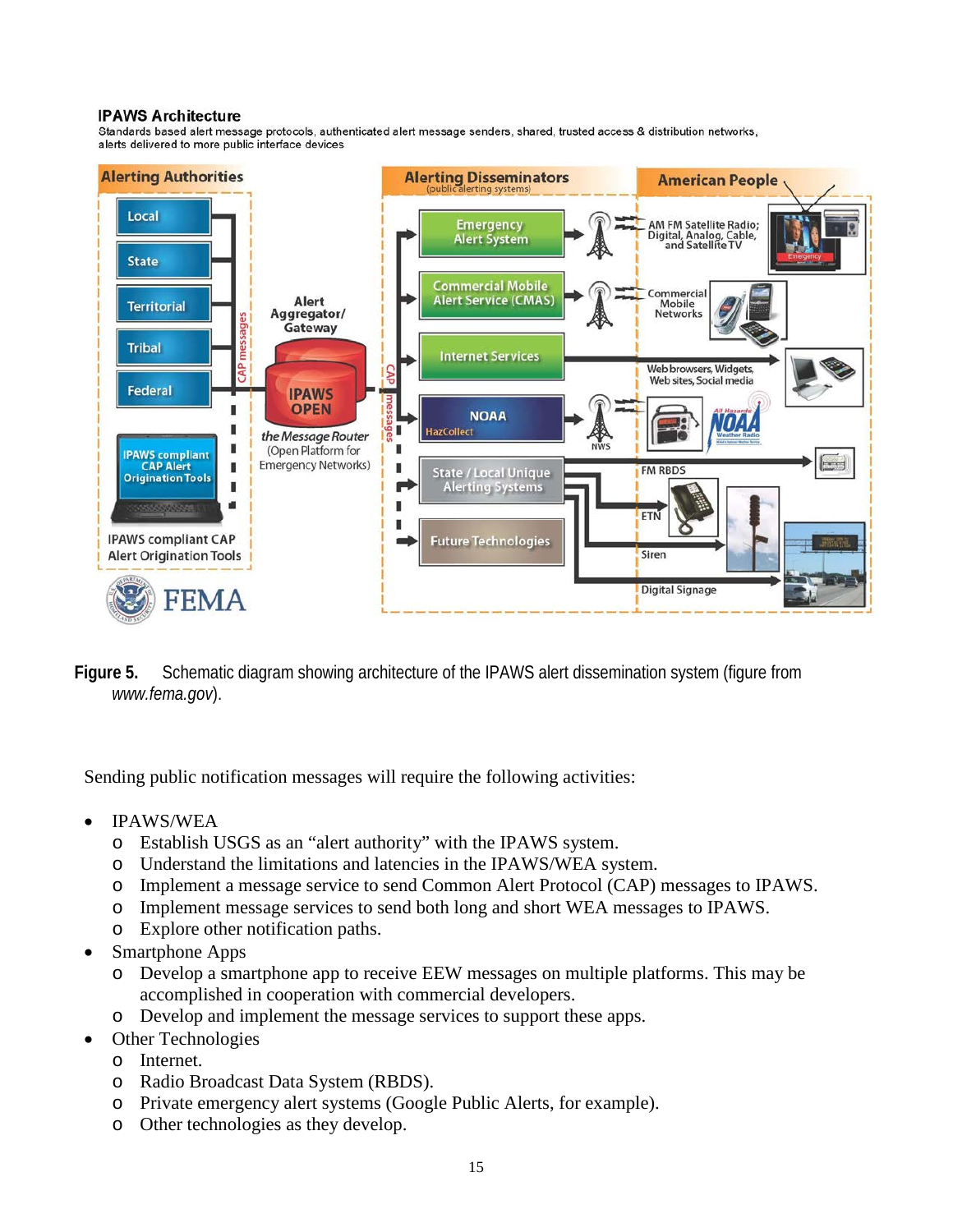### **Notification to Institutional Users**

One of the most important applications of EEW is the initiation of automatic protective actions by utilities, transportation, and industry. While some organizations have the internal expertise to implement EEW effectively in their own context, most will need outside support. The ShakeAlert project cannot provide individualized help to thousands of potential institutional clients, each with a need to customize actions to their own requirements. Therefore, the system will encourage value-added customization and redistribution of notifications by third parties. In Japan, this niche is filled by the Real-time Earthquake Information Consortium, a non-profit organization that promotes the use of EEW information and acts as a liaison between the Japan Meteorological Agency system and external users. The Real-time Earthquake Information Consortium includes more than 70 companies that provide consulting services and products for the practical application of EEW notifications. The USGS and its partners, being publicly funded, must provide the public safety services it offers to all users without charge as it does now in the case of the Earthquake Notification Service, ShakeMap, and the National Hazard Maps. Office of Management and Budget Circular A-130 recognizes that "government information is a valuable national resource, and ... the economic benefits to society are maximized when government information is available in a timely and equitable manner to all." However, USGS may enter into technical co-development agreements with public or private organizations to promote the effective use of EEW information. Also, USGS-funded partners may develop and provide specialized, value-added information or services to users that are not supported by government funds.

Encouraging the development of user-specific applications of EEW will require the following activities:

- Document the APIs available to end users for receiving EEW notifications.
- Document the format and behavior of the message stream, including the meaning of "likelihood" so end users can effectively understand and use the data received.
- Provide sample code for connecting to EEW servers and receiving messages.
- Develop demonstration applications or devices that can receive EEW messages, execute user logic, and initiate actions at user sites. This may be accomplished through cooperation with end users, agreements with private companies, or by internal development.

## **Roles and Responsibilities**

The project will be managed like other important projects of the USGS Earthquake Hazards Program (EHP). At the Federal level, oversight of the larger program will include review by the Scientific Earthquake Studies Advisory Committee, the ANSS Advisory Committee, and the Earthquake Program Council. Coordination with FEMA and National Institute of Standards and Technology is also necessary to fulfill Stafford Act and National Earthquake Hazard Reduction Program responsibilities.

The USGS EHP will have overall responsibility for the development and operation of the national EEW system. However, cooperation and coordination among many stakeholders will be needed for success. In particular, state emergency management agencies must be key players in the system.

EEW is an extension of the responsibilities of the ANSS and will be governed by the same management and organizational structures. For example, in California, CISN network operators at the two ANSS Tier 1 centers will continue to operate their parts of the system in coordination with the USGS and Cal OES and will participate in decision making for the system through existing or expanded ANSS governing structures.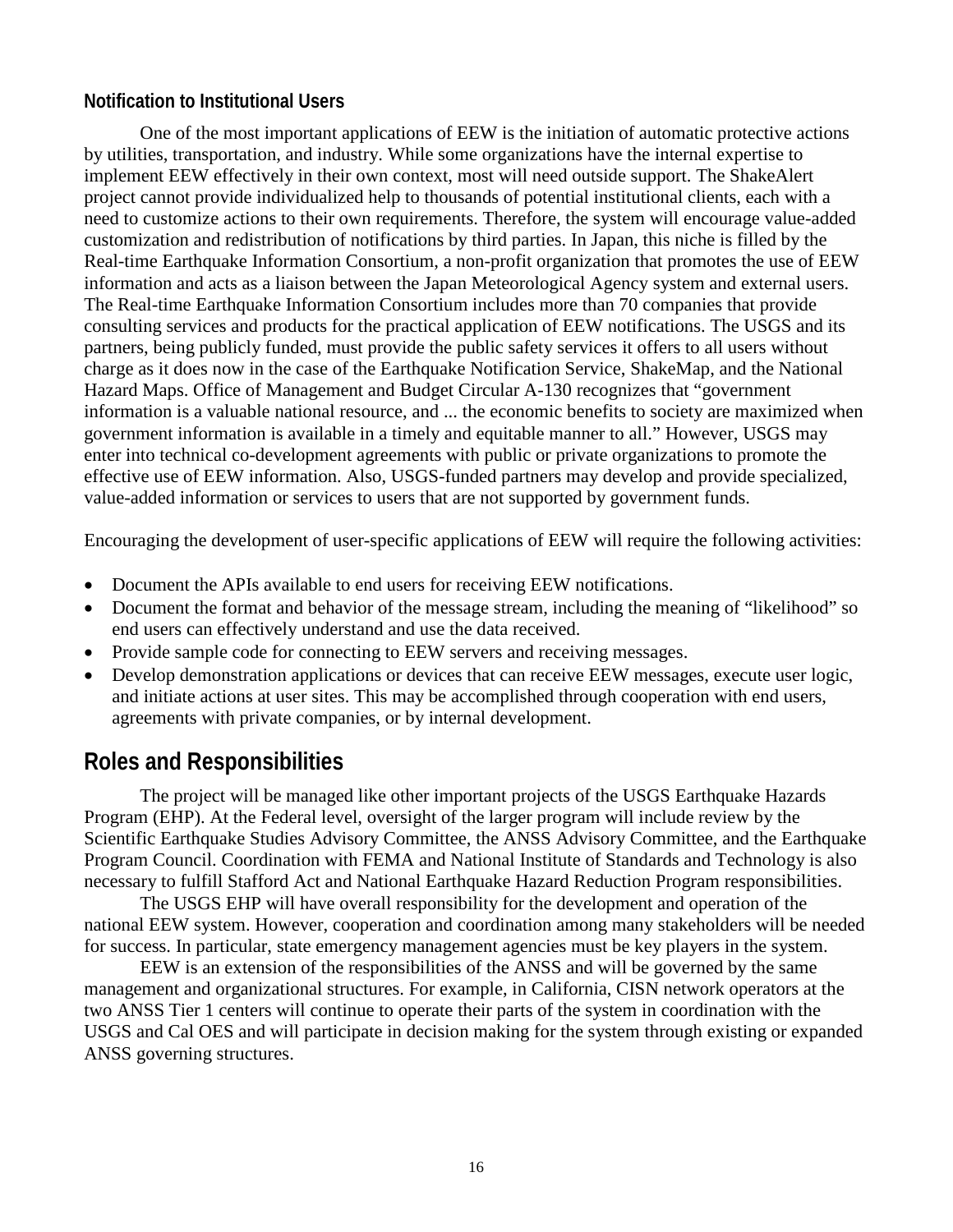Development and testing of ShakeAlert software have been and will continue to be accomplished by the ANSS USGS and its partner universities through cooperative agreements and grants. The USGS ANSS Coordinator, in coordination with the USGS Earthquake Early Warning Coordinator, will have overall responsibility for the EEW system and will work closely with cooperating ANSS partners to achieve system goals. Additional advisory or working groups may be formed as needed.

ANSS regional operators and the EEW Coordinator will need to harmonize their activities with Federal, State, and local entities that have a stake in the EEW system. These include NEHRP agencies including FEMA, National Institute of Standards and Technology, and National Science Foundation as well as National Oceanic and Atmospheric Administration, state, county, and city emergency management departments, geological surveys, and other organizations with emergency preparedness and response missions.

During the transition from the demonstration phase to the production phase, EEW algorithm developers will collaborate with USGS staff to transfer the existing ShakeAlert demonstration codes into the ShakeAlert production environment to create the "operational prototype." Once tested and certified, this will become version 1 of the production system. The four working groups organized during development of the demonstration system will be retained and one group added. These are the production system group, the demonstration system group, the scientific coordination group, the performance evaluation group, and the user interactions group.

#### **Public-Private Partnerships**

Partnerships with stakeholder organizations are important to ANSS operation of seismic networks and will increase as EEW is implemented. Today, ANSS receives real-time ground-motion data streams from both public and private partners. In addition, some partners provide data communications and secure sensor locations. This addition significantly improves performance of the entire system. Published EEW algorithms will be available to seismic sensor manufacturers who can implement them on their products, thereby increasing their value while providing more information to the system. Market demand may result in consumer level EEW sensor/receiver devices to send data to ShakeAlert while, at the same time, receiving alerts, sounding alarms, and taking actions. Some highvulnerability users may benefit from additional capabilities to augment the ShakeAlert system. For example, an on-site system may provide faster warning when an event is very close to that location. In Japan, more than 70 businesses have registered to provide such products and services.

There will be significant business opportunities for companies to provide consulting services to help users develop business plans and decision models for actions to take during an early warning alert. Interpretation of warning messages and redistribution to clients can add significant value to the ShakeAlert warnings. Because specific impacts of predicted shaking are site-dependent and depend on the infrastructure at a given location, private sector services will be necessary to ensure that warnings are fully utilized by the public and businesses to minimize earthquake damage, injuries, and deaths.

Participation by diverse communications companies will undoubtedly be important for effective distribution of alerts to the public and business. Mass notification companies, cellphone carriers, internet service providers, cable and satellite companies, and TV and radio stations are in an ideal situation to provide these services as they have done in Japan. Software developers will undoubtedly develop creative EEW applications for various platforms, including smartphones and tablets.

Extensive outreach and education for both public and institutional users will be necessary to maximize EEW benefits. All users must be educated on the appropriate actions to take upon receiving a warning, and understand limitations and reliability of warning information. Partnerships with appropriate organizations, both public and private, will be needed to ensure that this education occurs (for example, FEMA, State Emergency Management Agencies, communications specialists, and specific sector groups such as transportation, utility companies, and hospitals).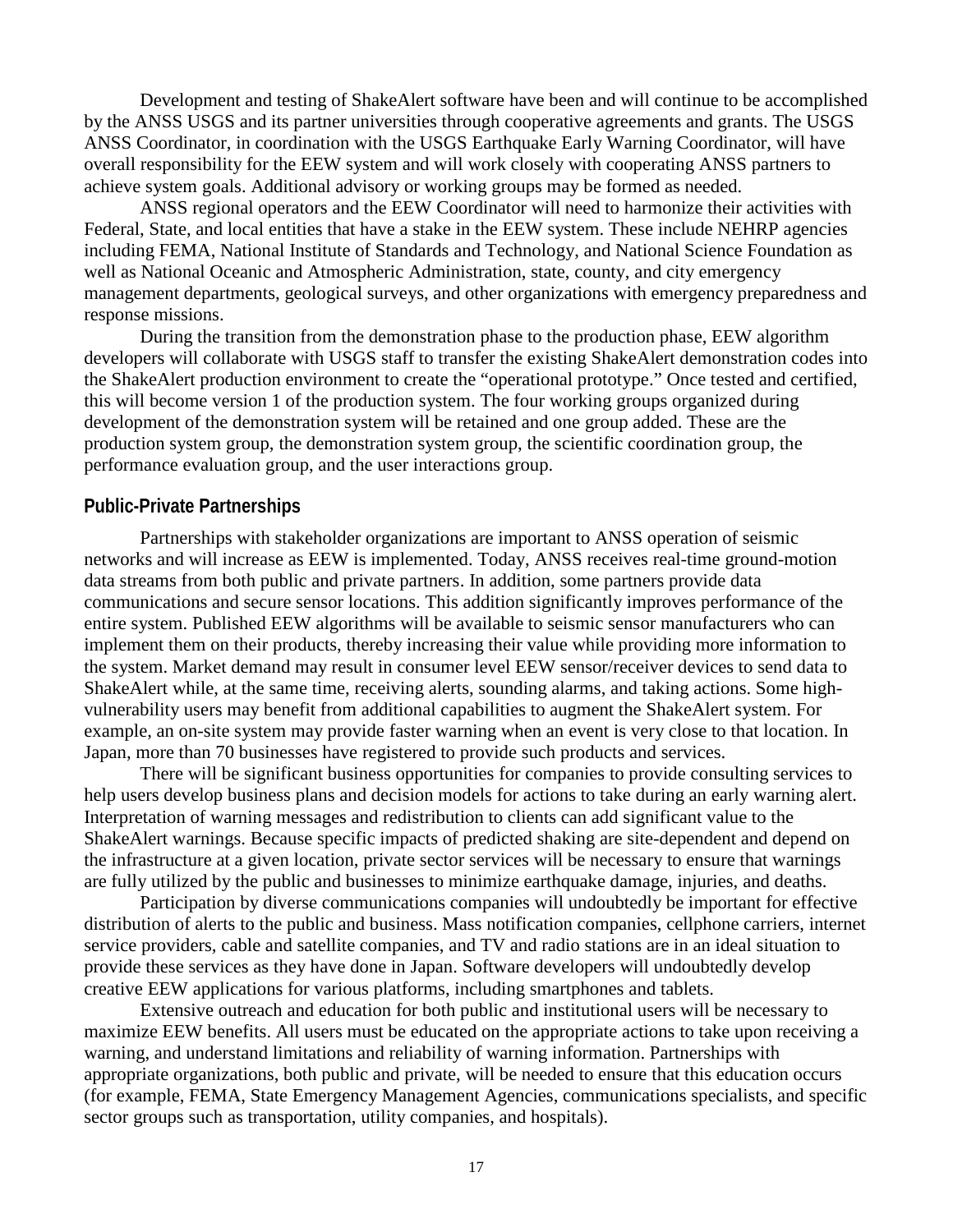#### **Project Communication**

This project will be coordinated by the same mechanisms used during development of the ShakeAlert demonstration system: by the use of conference calls, face-to-face meetings, collaborative documents, shared websites, wikis, and code repositories. We will hold bimonthly "all-hands" conference calls to exchange updates about project components and decide on project-wide strategies. Each of the working groups will also hold its own calls as necessary throughout the project.

Project managers will continue holding calls with a broader group of USGS representatives every six months. Representatives from the Earthquake Hazards Program headquarters in Reston, the Earthquake Science Center in Menlo Park, the National Earthquake Information Center in Golden, and a representative of Natural Hazards Mission Area: Science Application For Risk Reduction project will participate along with others interested parties. These calls are an opportunity to provide updates and get feedback on project priorities. Annual progress reports will be submitted to USGS by externally funded partners.

### **Cost Estimate**

The projected cost of an EEW system for the West Coast includes initial capital investment as well as ongoing maintenance and operations. The capital investment costs for the West Coast EEW system are projected to be \$38.3M. Capital investment includes purchasing and installing seismic and GPS equipment to increase monitoring station density to the minimum levels required for providing warnings to urban areas of the West Coast of the United States. Additional capital costs cover improved telemetry robustness and resiliency between the station and regional centers. Annual maintenance and operation costs of the EEW system total \$16.1M. This includes life cycle hardware replacement, telemetry costs, staff, and staff support (described below). It is important to note that these projected costs are in addition to current ANSS funding at the three regional ANSS centers and assume no reduction in support for those efforts. Additional details, including a regional breakdown, are provided in tables 5–9 shown in appendix B.

An alternative funding model, without upfront build-out funding and with the annual maintenance and operation funding level alone, would result in building the system more slowly. The pace of build-out in this scenario would be determined by the 10-year field equipment life cycle.

## **Staffing**

Implementation and operation of the EEW system will require new staff over and above those currently involved in ANSS seismic network operations (table 2). Reliable operation of the ShakeAlert system requires additional technical staff at each of the regional centers to augment current staff in the areas of project management, engineering and maintenance of new field stations and telemetry infrastructure, computer system operation and administration, programming, and local outreach (table 2). In addition, new personnel are required to coordinate the system-wide effort (table 3). The distribution of new personnel among the university partners and USGS will be determined as the project moves forward. Because ShakeAlert is dependent on data from the ANSS/AQMS system, this plan also calls for bolstering Tier 1 network operational staff from their current, bare-bones levels to ensure all major functions are supported by at least two people. This will guarantee coverage during vacations and illness, continuity through personnel turnover, and allow close monitoring of systems.

Continuous system state-of-health monitoring and quality assurance of data streams and results will be automated as much as possible. On-call personnel with remote access will respond to issues 24/7 as they arise. Diligent system engineering and rigorous testing and certification of new and changed code or configurations will minimize problems in the live production system. Because human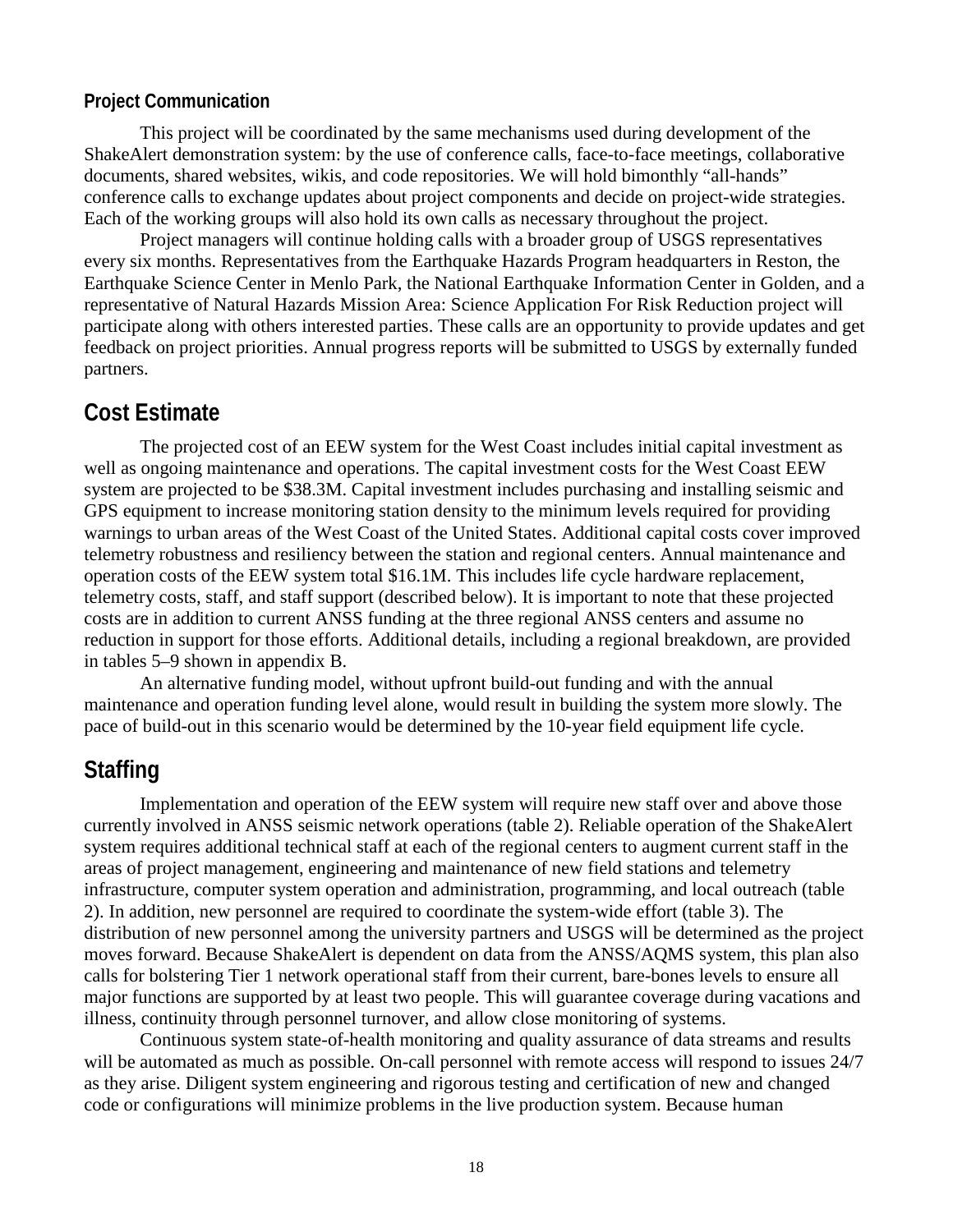intervention would not be fast enough to mitigate problems once an event is detected, on-site 24/7 personnel at the regional centers are not called for in this plan.

Expansion of the seismic networks and telemetry infrastructure requires additional field engineers to install and maintain stations and telemetry components and to accomplish the life-cycle replacement upgrade schedule of 10 percent of network stations per year.

**Table 2.** Additional Advanced National Seismic System (ANSS) and ANSS Quake Monitoring System (AQMS) regional center staff to support Earthquake Early Warning (EEW).

[CISN, California Integrated Seismic Network; NCSS, Northern California Seismic System; PNSN, Pacific Northwest Seismic Network; SCSN, Southern California Seismic Network]

| <b>Regional Center Staff</b>         |             | California (CISN) | <b>PNSN</b>    |
|--------------------------------------|-------------|-------------------|----------------|
|                                      | <b>NCSS</b> | <b>SCSN</b>       |                |
| Operations Management and<br>Support |             |                   |                |
| Project manager                      | 1           | 1                 | 1              |
| Project assistant                    | 1           |                   | 1              |
| Field Support <sup>1</sup>           |             |                   |                |
| New station maintenance              | 4           | 3                 | 3              |
| New telemetry maintenance            | 2           | 1                 | 1              |
| $IT$ Support <sup>2</sup>            |             |                   |                |
| <b>AQMS</b> support                  | 4           | 4                 | 4              |
| EEW production thread<br>operation   | 2           | 2                 | $\mathfrak{D}$ |
| Data analyst/quality control         | 1           | 1                 | 1              |
| Outreach and user support            | 1           |                   |                |

 ${}^{1}$ Electronics technicians, field engineers.

 $\mathrm{^{2}S}$ ystem administrators, operators, programmers.

Central coordination staff will manage efforts among the ANSS regional centers (table 3). They will implement and test development computer codes to ensure they meet pre-established standards and are ready for distribution to the production environment at the regional centers. They will also monitor overall performance of the whole system and verify that performance standards are being achieved throughout the system.

**Table 3.** Additional coordination staff to support Earthquake Early Warning (EEW).

| <b>System-Wide EEW Coordination Staff</b> | Total          |
|-------------------------------------------|----------------|
| Computer System Architect                 | 1              |
| <b>Implementation Programmers</b>         | $\mathfrak{D}$ |
| <b>Quality Assurance IT Specialist</b>    | 1              |
| <b>Product Distribution Coordinator</b>   | 1              |
| <b>Outreach Coordinator</b>               |                |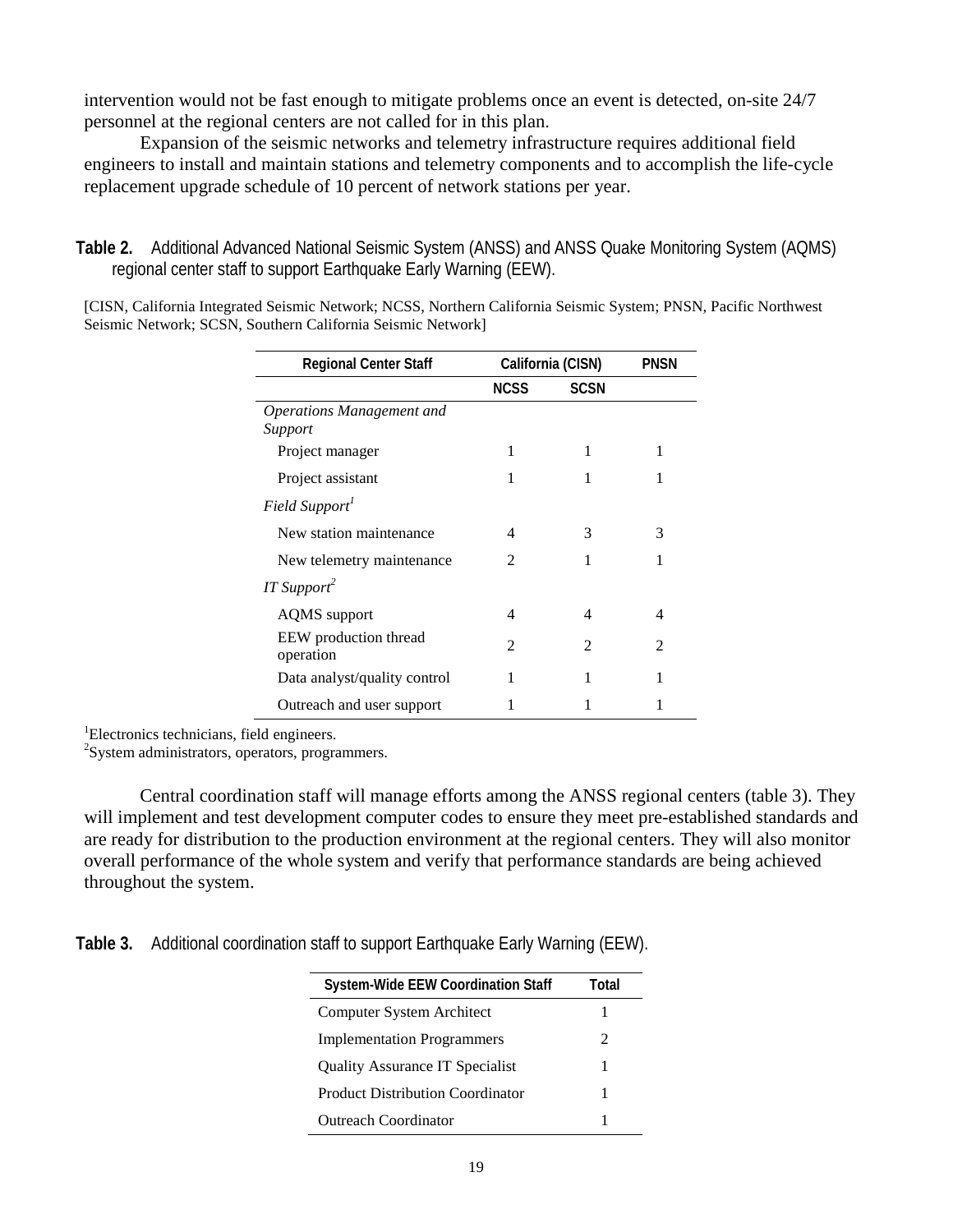# **Timeline**

Constructing a timeline for EEW implementation is difficult because actual funding levels are not known. At constant or diminishing funding levels, some very limited progress may occur, but a system that is sufficiently tested and supported for public notifications will not be possible. Assuming full funding, including one-time build-out costs, we estimate that it will take three years to hire personnel, build production infrastructure, and test and certify the system to the point of issuing public notifications (fig. 6). As stated earlier, a funding model with annual operations and maintenance funding levels alone, and no upfront funding for build-out, would result in a significantly longer timeline.

|                                |                                                                              |                |                | Year 1         | Year 2 |    | Year 3         |                |    |    |                |                |         |
|--------------------------------|------------------------------------------------------------------------------|----------------|----------------|----------------|--------|----|----------------|----------------|----|----|----------------|----------------|---------|
|                                | Task                                                                         | Q <sub>1</sub> | Q <sub>2</sub> | Q <sub>3</sub> | Q4     | Q1 | Q <sub>2</sub> | Q <sub>3</sub> | Q4 | Q1 | Q <sub>2</sub> | Q <sub>3</sub> | Q4      |
|                                | Monitoring equipment and telemetry<br>upgrade and installation               |                |                |                |        |    |                |                |    |    |                |                |         |
|                                | Improve and update earthquake detec-<br>tion algorithms within a test system |                |                |                |        |    |                |                |    |    |                |                | Ongoing |
| <b>Technical Development</b>   | Benchmark algorithms using historic and<br>scenario events                   |                |                |                |        |    |                |                |    |    |                |                | Ongoing |
|                                | Establish testing and certification stan-<br>dards                           |                |                |                |        |    |                |                |    |    |                |                |         |
|                                | Establish a demonstration prototype of<br>the end-to-end system              |                |                |                |        |    |                |                |    |    |                |                |         |
| <b>Technical Demonstration</b> | Demonstrate system performance<br>through scenario and real-time tests       |                |                |                |        |    |                |                |    |    |                |                |         |
|                                | Engage test users to develop appropriate<br>alert actions                    |                |                |                |        |    |                |                |    |    |                |                |         |
|                                | Operational system established                                               |                |                |                |        |    |                |                |    |    |                |                | Ongoing |
| <b>System Development</b>      | Certify system meets established security<br>and resilience requirements     |                |                |                |        |    |                |                |    |    |                |                |         |
|                                | Certify alerts meet established perfor-<br>mance standards                   |                |                |                |        |    |                |                |    |    |                |                |         |
|                                | Engage end-users in limited testing to<br>initiate response actions          |                |                |                |        |    |                |                |    |    |                |                |         |
|                                | Public education and outreach campaign                                       |                |                |                |        |    |                |                |    |    |                |                | Ongoing |
| <b>System Operations</b>       | Limited public release of alerts                                             |                |                |                |        |    |                |                |    |    |                |                |         |
|                                | Full public release                                                          |                |                |                |        |    |                |                |    |    |                |                | Ongoing |
|                                | Continued evaluation of system perfor-<br>mance                              |                |                |                |        |    |                |                |    |    |                |                | Ongoing |

**Figure 6.** Spreadsheet showing project timeline, assuming full funding. "Ongoing" tasks extend into the operations and maintenance phases of the project.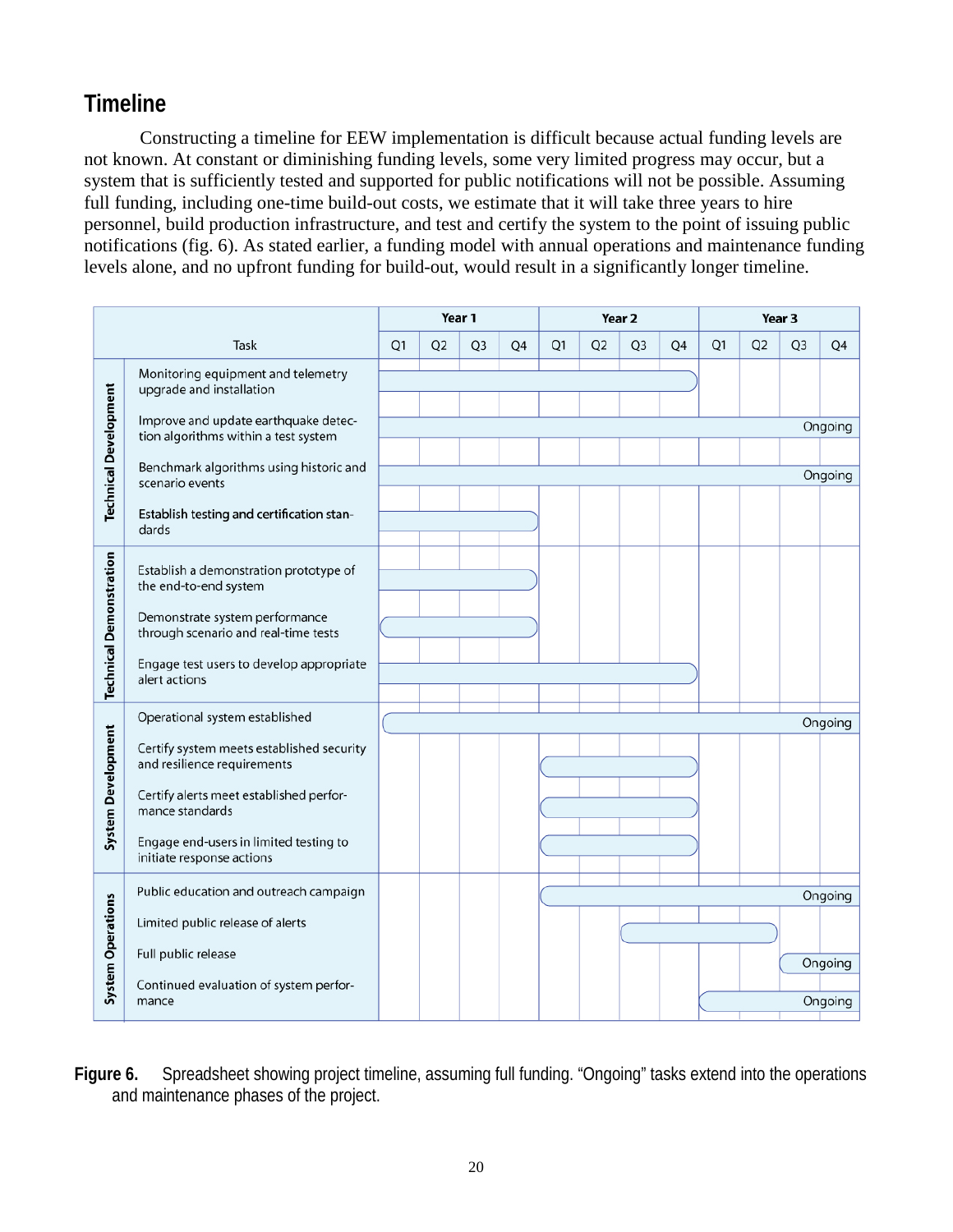## **Future Work**

#### **Continuing Research and Development**

Additional research and development will continue on all aspects of EEW. Algorithms will be improved and new ones developed using both seismic and geodetic data and combining them. Work on sophisticated methods to rapidly characterize fault sources will continue, as will work specific to the Cascadia subduction zone. The Decision Module will continue to be improved. Techniques for estimating ground motions at user locations and the impacts of those motions on the built environment will be developed and folded into the system and end-user applications. The use of new types of sensors, including low cost Microelectromechanical System sensors and those in cell phones, as well as other evolving technologies like crowd sourcing, cloud computing, computer learning, and adaptive networks, will be explored and integrated into the system where applicable.

This work will be supported through external grants to university partners and contractors. We are also optimistic that the private sector will develop and implement innovative applications for EEW and create viable business models to sustain them. Close interaction between the development and operational groups will ensure that new and improved technologies are compatible with the ShakeAlert production system architecture.

#### **Portable Warning Capability**

In the event of a large earthquake, additional, temporary stations may be required near the epicenter to improve warnings for large aftershocks. An inventory of portable seismic stations with telemetry (cellular modems, for example) housed at each regional network would allow for rapid deployment following a large event. These stations would increase the station density near the mainshock location and provide reduced warning times of large aftershocks. Eventually, we plan to develop a stand-alone warning system that could be available for rapid deployment in parts of the United States or in other countries following a large earthquake.

#### **Roll-Out to Other Regions**

The scope of this plan is limited to implementation of a system for the West Coast which accounts for three-quarters of the national earthquake risk. However, as EEW technology is proven and matures, ShakeAlert will be propagated to other regions with significant seismic risk. A strategy to extend EEW to the other regions of the United States will need to evaluate the cost/benefit in other areas, and focus first on those population centers with highest risk; which include New York City, Salt Lake City/Provo, Anchorage, San Juan PR, Memphis, St. Louis, Boston, and Washington, D.C. All of the investment in development work for a West Coast system is transferrable at minimal cost to the ANSS regional seismic networks that now provided enhanced reporting of earthquakes in the intermountain west and the central and eastern United States.

#### **User Education**

Extensive outreach and education of both public and institutional users will be needed to ensure that earthquake early warning achieves the maximum beneficial effect. Users must be taught to take appropriate actions upon receiving a warning, and understand the limitations and reliability of warning information. Partnerships with appropriate agencies (such as FEMA, state emergency management departments, communications specialists, and specific user groups such as transportation, utilities, and hospitals) will be needed to ensure that this education occurs. A full user education plan must be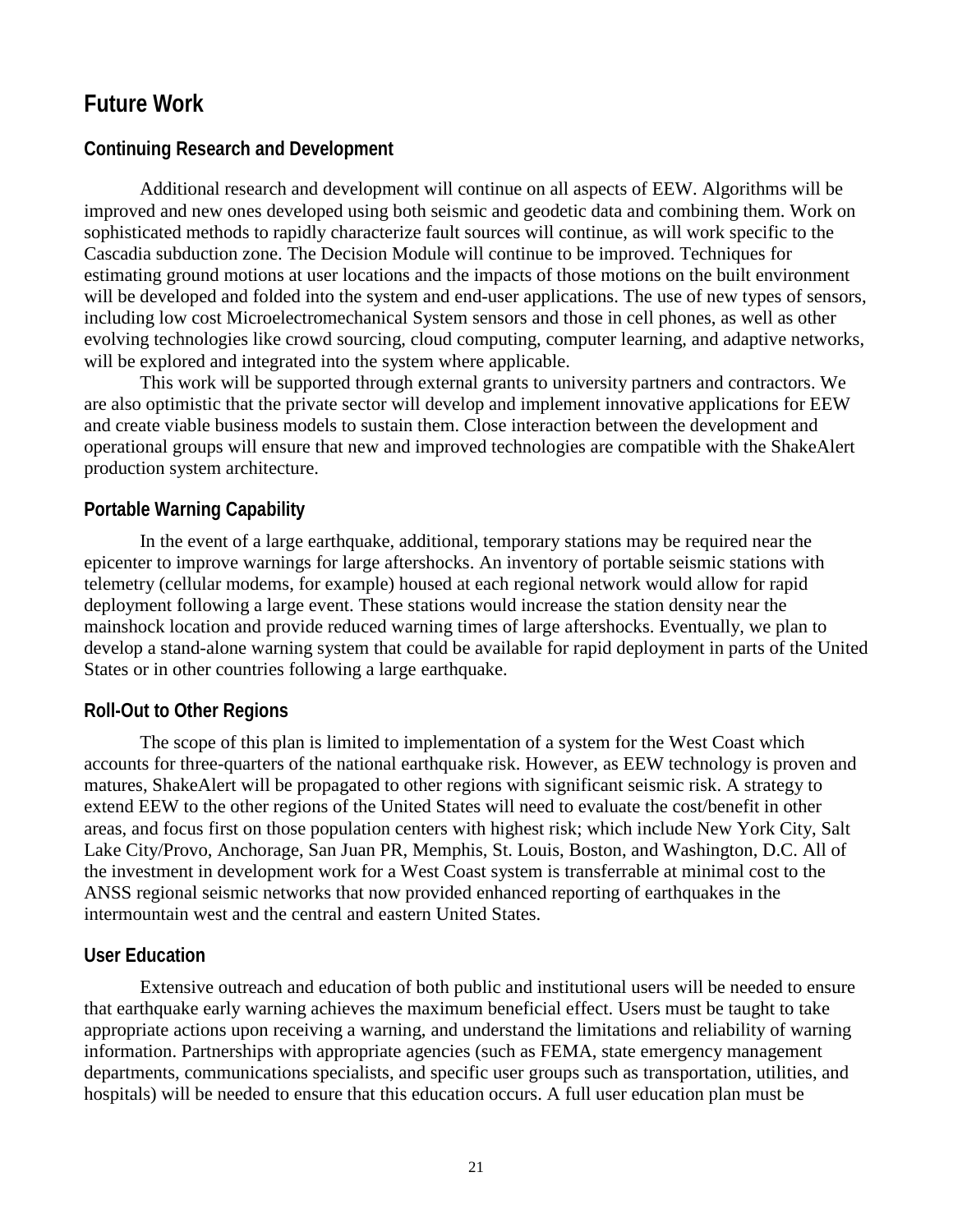developed and implemented that includes social science and testing of pre-event messaging and visual and audible alerts. This plan is beyond the scope of this document and will be developed separately.

# **Links**

ShakeAlert web pages *http://shakealert.org*

ANSS—Advanced National Seismic System web pages *http://earthquake.usgs.gov/monitoring/anss/*

ANSS Performance Standards, Rev 2.7, October 5, 2008 *http://earthquake.usgs.gov/monitoring/anss/docs/ANSS\_Perf\_Standardsv2\_7.pdf*

Instrumentation Guidelines for the Advanced National Seismic System, June 2007 *http://earthquake.usgs.gov/monitoring/anss/docs/ANSS\_WGD\_InstrGuideline\_June2007.pdf*

CAP Common Alert Protocol—Earthquake CAP Alerts *http://earthquake.usgs.gov/earthquakes/catalogs/cap/*

OMB Circular A-130, Memorandum for Heads of Executive Departments and Establishments *http://www.whitehouse.gov/omb/circulars\_a130*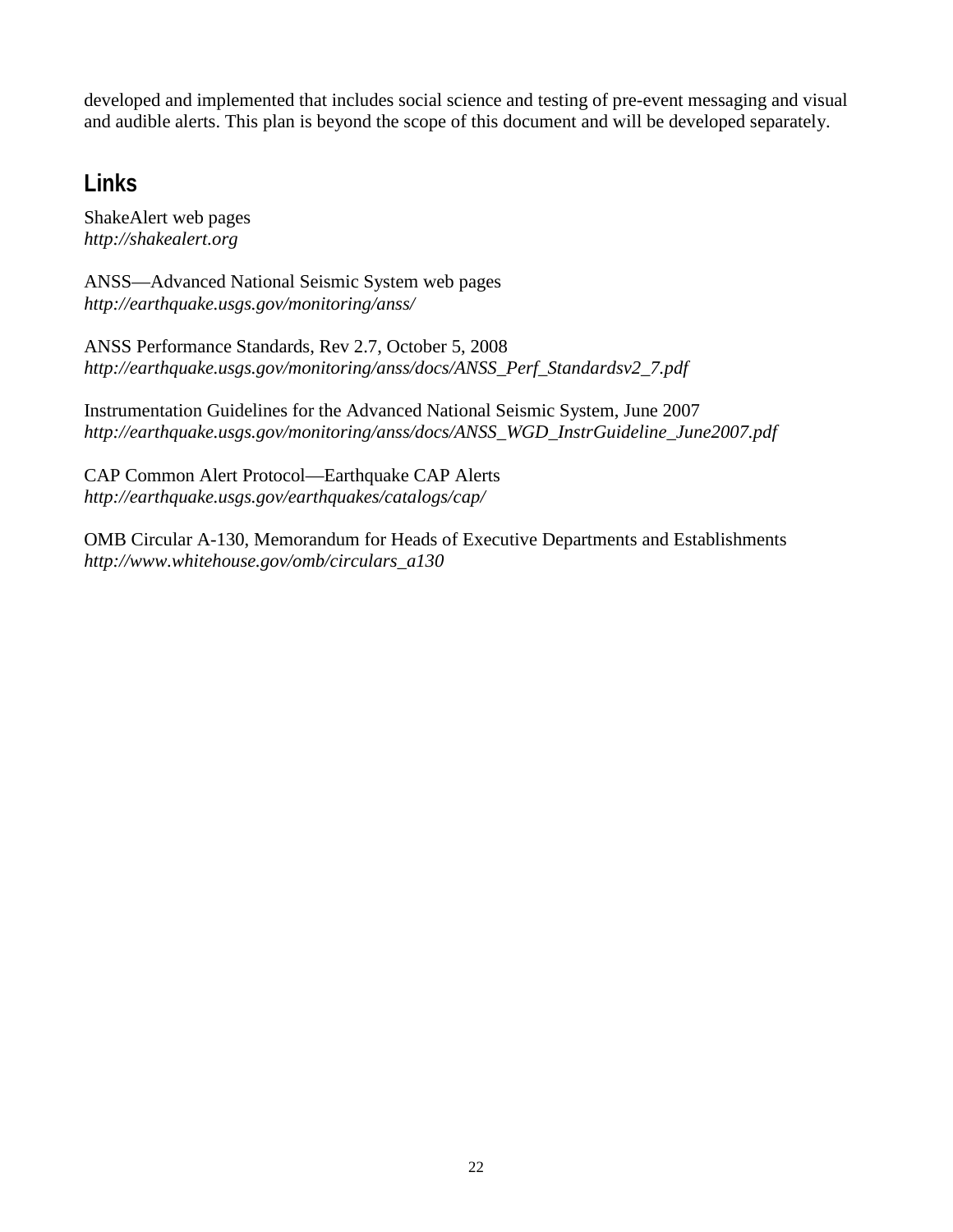# **Appendix A. Key Terms and Abbreviations**

| <b>Advanced National Seismic System</b>                                                                                                                     |
|-------------------------------------------------------------------------------------------------------------------------------------------------------------|
| <b>ANSS Quake Monitoring System</b>                                                                                                                         |
| Approximately circular area that is too close to the epicenter of an earthquake for an early<br>warning to be produced before strong shaking is experienced |
| California Office of Emergency Services                                                                                                                     |
| California Integrated Seismic Network                                                                                                                       |
| Commercial Mobile Alert System (now called WEA)                                                                                                             |
| Field-hardened computer that accepts signals from a sensor, transforms it to digital data<br>and transmits it to the central processing site                |
| <b>Earthquake Early Warning</b>                                                                                                                             |
| Earthquake Hazards Program (USGS)                                                                                                                           |
| Federal Emergency Management Agency                                                                                                                         |
| <b>Global Positioning System</b>                                                                                                                            |
| <b>Integrated Public Alert and Warning System</b>                                                                                                           |
| Any delay in the processing chain from the time sensors detect ground motion until end<br>users receive information                                         |
| Northern California Seismic System                                                                                                                          |
| National Earthquake Prediction Evaluation Council                                                                                                           |
| Pacific Northwest Seismic Network                                                                                                                           |
| (Primary wave) the faster-moving compressional wave that arrives first                                                                                      |
| Science Applications For Risk Reduction, a USGS Hazards Mission Area project                                                                                |
| Southern California Seismic Network                                                                                                                         |
| (Secondary wave) the slower-moving shear wave that arrives after the P-wave                                                                                 |
| Telecommunication capability that carries ground motion data from seismic sensors in<br>the field to central processing sites                               |
| Uniform Resource Locator ("internet address")                                                                                                               |
| <b>United States Geological Survey</b>                                                                                                                      |
| Wireless Emergency Alerts (formerly CMAS)                                                                                                                   |
|                                                                                                                                                             |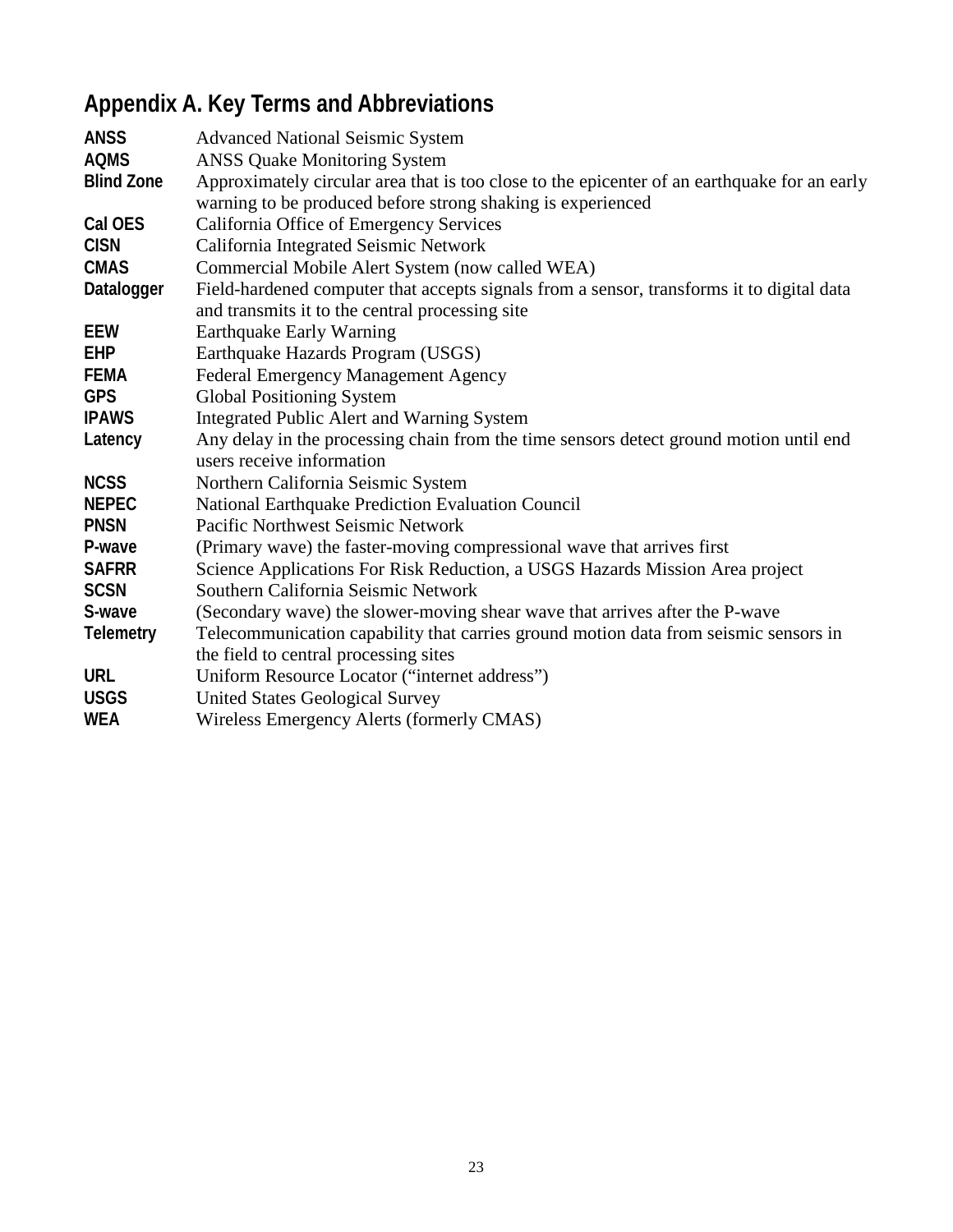## **Appendix B. Budget Details**

The following budget estimate was created by the principal partners in the EEW project. It has two major parts: (1) one-time constructions costs to build the system, and (2) ongoing annual operation and maintenance costs. These costs are also broken down by ANSS region (California and the Pacific Northwest) because funding sources may be different for each area. Note that the System-Wide Coordination Personnel and Infrastructure costs should be included in any estimate of the cost for implementation in a single region as that function is required regardless of the regional extent of the system.

|  |  | Table 4. Summary Cost of an Earthquake Early Warning (EEW) system (in millions of dollars) |  |  |  |  |  |  |  |  |  |  |
|--|--|--------------------------------------------------------------------------------------------|--|--|--|--|--|--|--|--|--|--|
|--|--|--------------------------------------------------------------------------------------------|--|--|--|--|--|--|--|--|--|--|

|                    | California | <b>Pacific Northwest</b> | <b>West Coast Total</b> |
|--------------------|------------|--------------------------|-------------------------|
| Construction costs | 23.1       | 15.2                     | 38.3                    |
| Annual $M&O$       | 11.4       | 47                       | 16.                     |

**Table 5.** Capital Cost of an Earthquake Early Warning (EEW) system (in thousands of dollars)

|                        | California | <b>Pacific Northwest</b> | <b>West Coast Total</b> |
|------------------------|------------|--------------------------|-------------------------|
| Equipment              |            |                          |                         |
| Seismic                | 7,768.0    | 4,632.0                  | 12,400.0                |
| <b>GPS</b>             | 2,400.0    | 2,496.0                  | 4,896.0                 |
| <i>Installation</i>    |            |                          |                         |
| Construction, material | 3,512.0    | 2,208.0                  | 5,720.0                 |
| Construction, labor    | 2,195.0    | 1,380.0                  | 3,575.0                 |
| Permitting             | 1,097.5    | 690.0                    | 1,787.5                 |
| <i>Telemetry</i>       |            |                          |                         |
| <b>New</b>             | 878.0      | 552.0                    | 1,430.0                 |
| Upgrade                | 165.6      | 36.0                     | 201.6                   |
| Microwave              | 2,500.0    | 1,500.0                  | 4,000.0                 |
| Telemetry study        | 100.0      | 50.0                     | 150.0                   |
| USGS overhead $(12\%)$ | 2,473.9    | 1,625.3                  | 4,099.2                 |
| Total                  | 23,090.0   | 15.169.3                 | 38.259.3                |